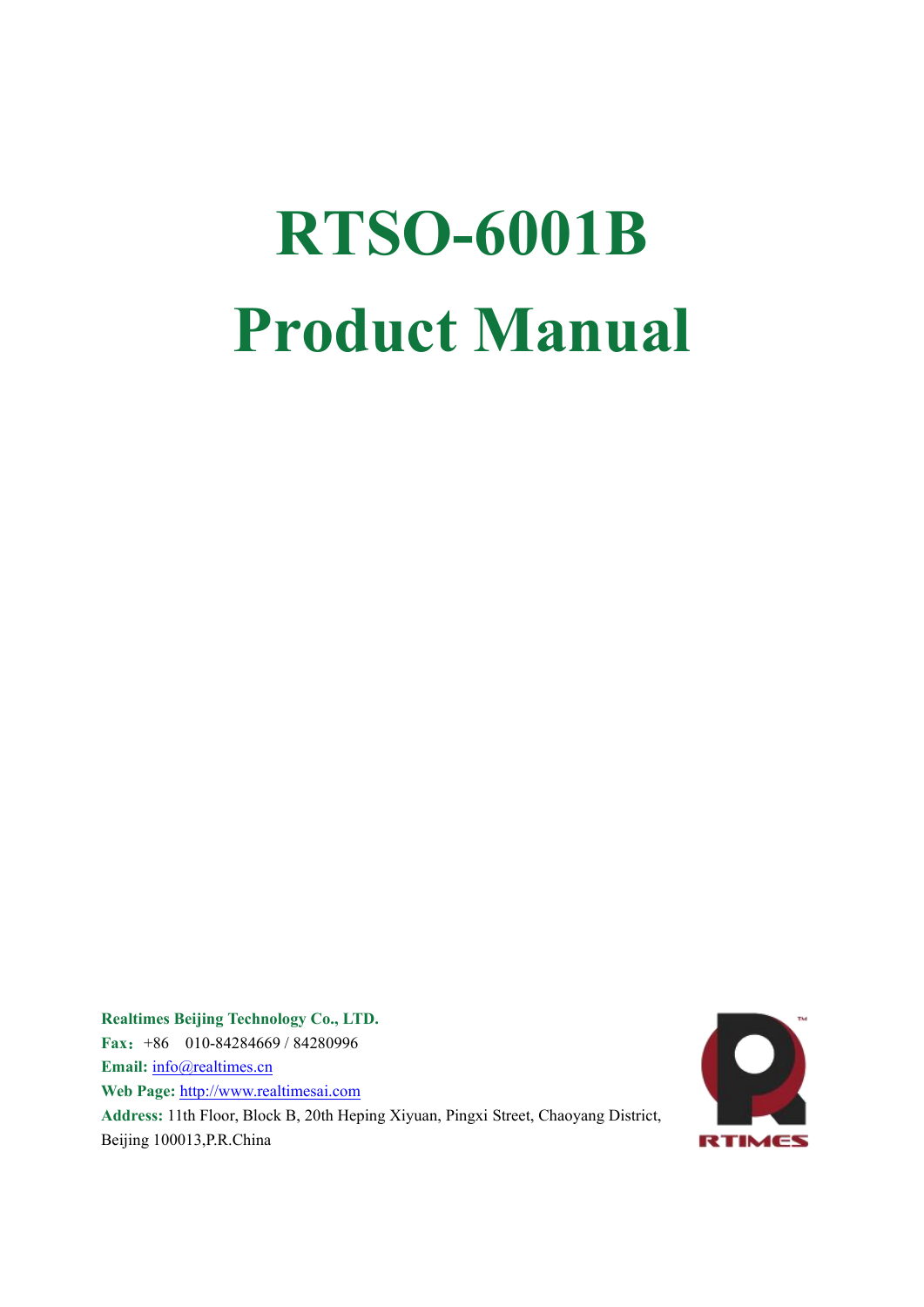

# **Revision History**

| Revision | Date       | Reason for change                            | Applicable<br>hardware version | <b>Editor</b> |
|----------|------------|----------------------------------------------|--------------------------------|---------------|
| V1.0     | 2020-02    | Initial release                              | V1.0                           |               |
| V1.1     | 2020-06    | Add notes and indicators                     | V1.0                           | RT0086        |
| V1.2     | 2022-03-08 | Add software version supporting instructions | V1.0                           | RT0086        |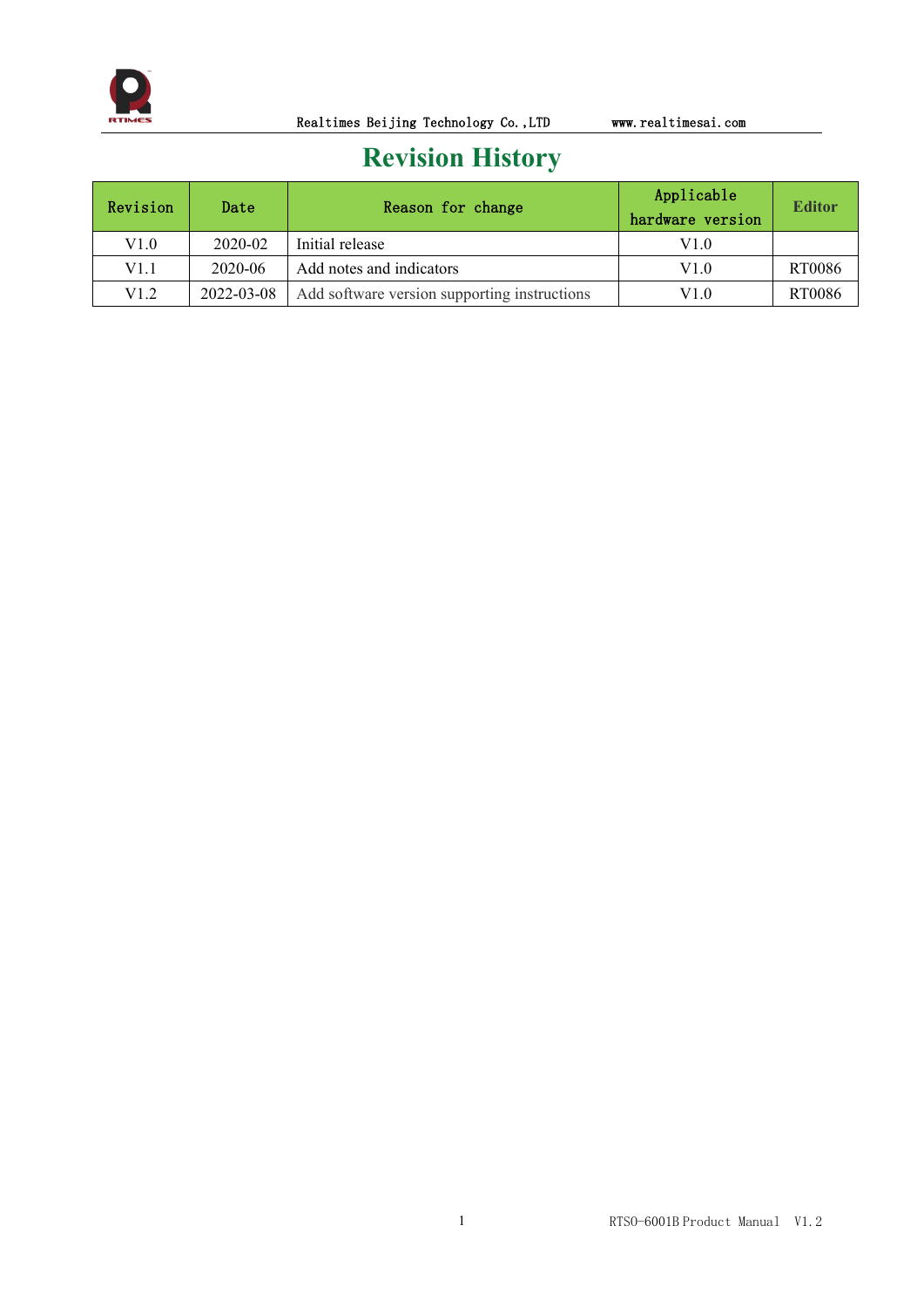

Realtimes Beijing Technology Co., LTD

Table of Contents

| 1.1           |  |
|---------------|--|
| $1.2^{\circ}$ |  |
|               |  |
|               |  |
|               |  |
|               |  |
|               |  |
|               |  |
|               |  |
|               |  |
|               |  |
|               |  |
|               |  |
|               |  |
|               |  |
|               |  |
|               |  |
|               |  |
|               |  |
|               |  |
|               |  |
|               |  |
|               |  |
|               |  |
|               |  |
|               |  |
|               |  |
|               |  |
|               |  |
| 1.1           |  |
|               |  |
|               |  |
|               |  |
|               |  |
|               |  |
|               |  |
|               |  |
|               |  |
|               |  |
|               |  |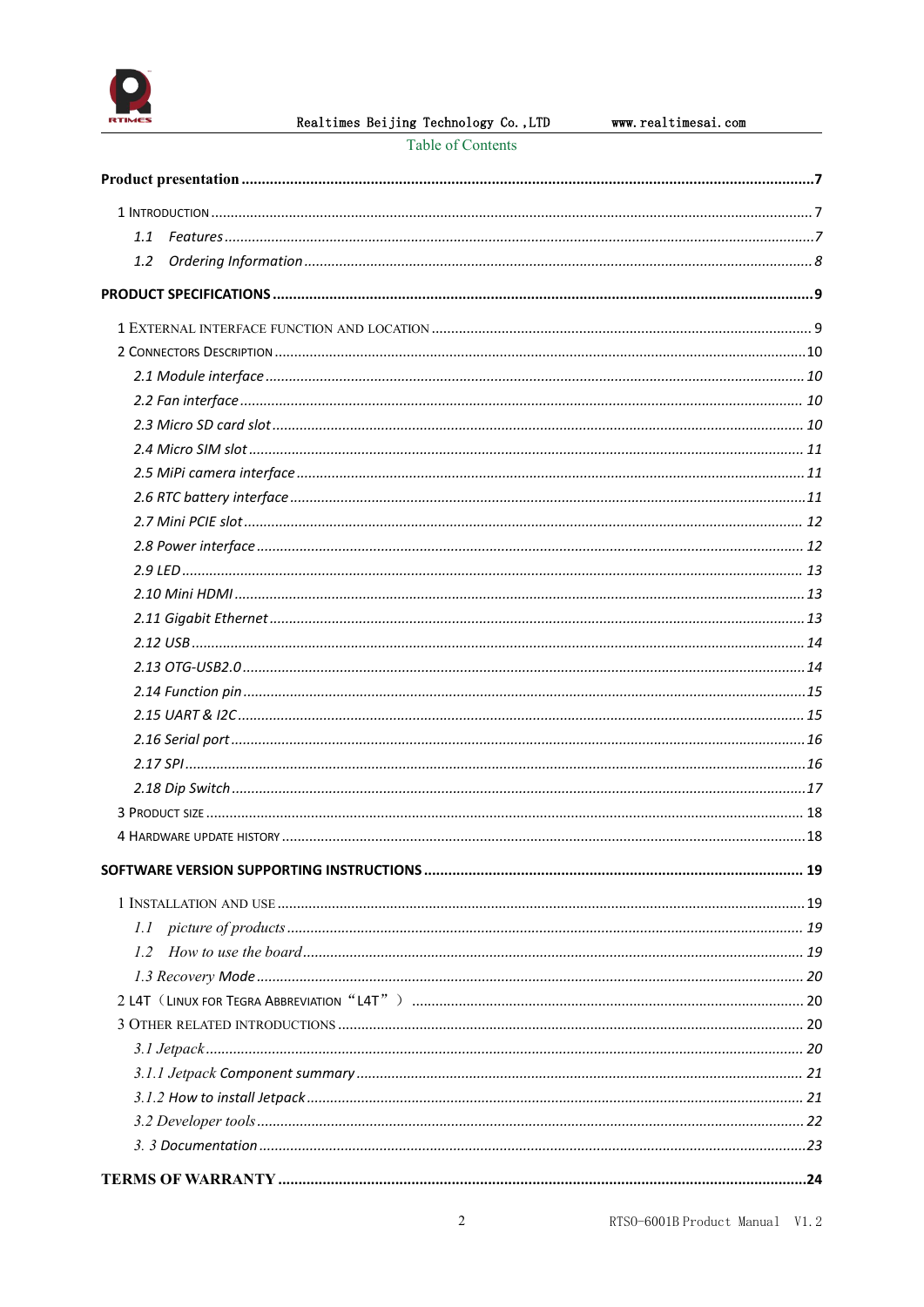

**COPYRIGHT NOTICE [...............................................................................................................................................25](#page-25-0)**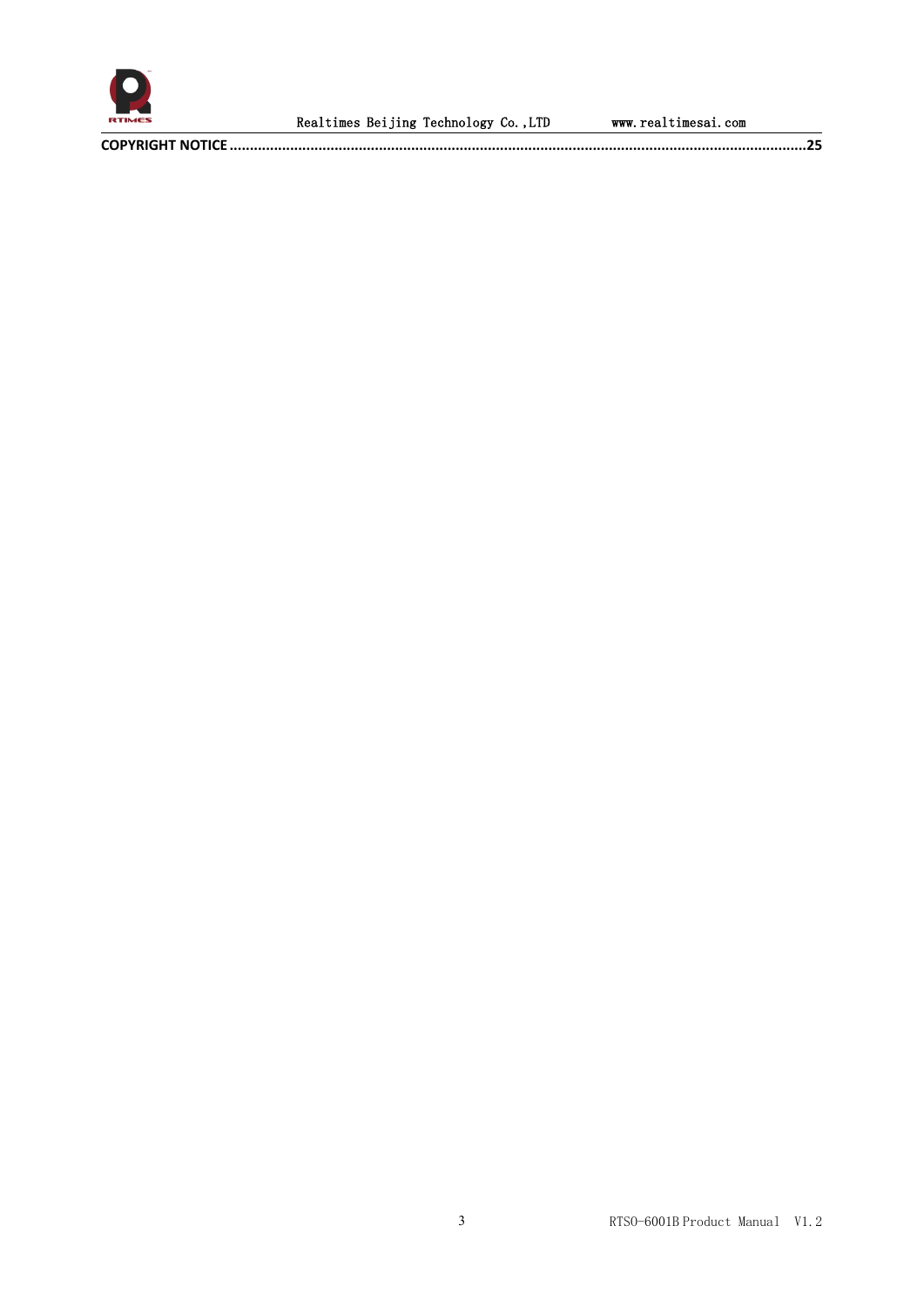



Electronic components and circuits are very sensitive to electrostatic discharge. Although our company designs anti-static protection for the main interfaces on the card when designing circuit board products, it is difficult to achieve anti-static safety protection for all components and circuits. Therefore, it is recommended to observe anti-static safety precautions when handling any circuit board component (including RTSO-6001B). Anti-static safety protection measures include, but are not limited to the following:

- a) The smart box should be placed in an anti-static bag during transportation and storage, and then the board should not be taken out during installation and deployment.
- b) Before touching the smart box, discharge the static electricity stored in the body: wear a discharge grounding wrist strap.<br>c) Operate the smart box only within the safe area of the electrostatic discharge point.
- 
- d) Avoid moving smart boxes in carpeted areas.

# **Precautions and after-sales maintenance**

matters needing attention

Before using the product, please read this manual carefully and keep it for future reference;

- ⚫ Please pay attention to and follow all warning and guidance information marked on the product;
- ⚫ Please use matching power adapter to ensure the stability of voltage and current;
- Please use this product in a cool, dry and clean place;
- ⚫ Do not use this product in cold and hot alternate environment to avoid condensation damage components;
- Do not splash any liquid on the product. Do not use organic solvent or corrosive liquid to clean the product;
- ⚫ Do not use the product in dusty and messy environment. If it is not used for a long time, please pack the product;
- ⚫ Do not use in the environment with excessive vibration, any dropping or knocking may damage the circuit and components;
- ⚫ Do not plug and unplug the core board and peripheral modules when power is on;
- Please do not repair or disassemble the product by yourself. In case of any fault, please contact our company in time for maintenance;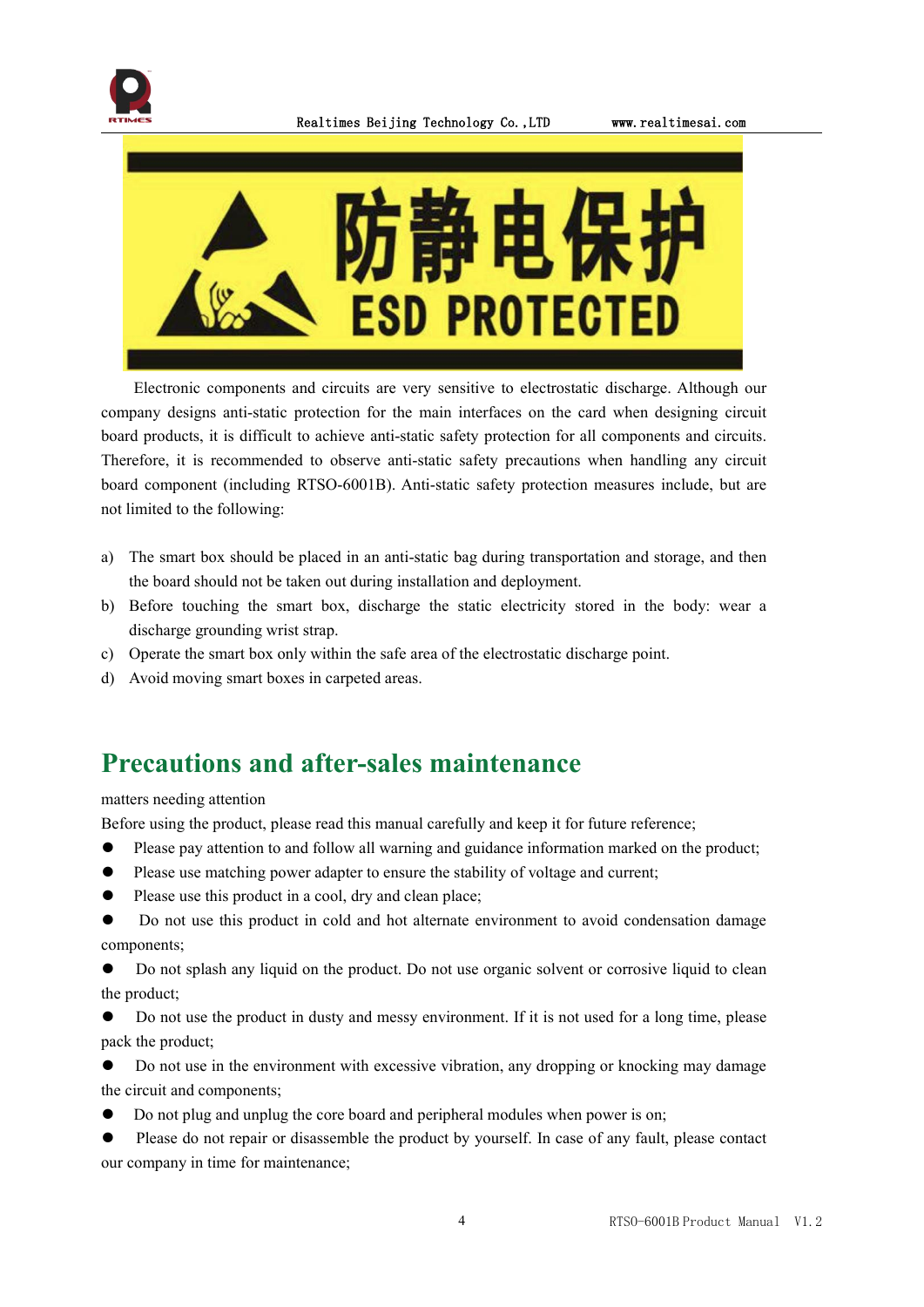

⚫ Do not modify or use unauthorized accessories by yourself, and the damage caused will not be warranted;

After sales maintenance

1) Warranty period

- Base plate, core plate : 3 year (non-human damage)
- ⚫ Other peripherals sold by the company:1year(non-human damage)

2) Warranty description

⚫ Within 7 days: the product (base plate, core module) is not damaged by human, our company will replace / repair it free of charge, and bear the return freight; (because the core module needs NVIDIA to confirm that it can meet the requirements of repair, it will take a long time, we will coordinate as soon as possible, please forgive for the inconvenience)

● From 7 days to 36 months: the product (base plate, core module) is not damaged by human, our company will repair it free of charge, and bear the return freight; (because the core module needs NVIDIA to confirm that it can meet the requirements of repair, it will take a long time, we will coordinate as soon as possible, please forgive for the inconvenience)

⚫ Artificial damage in more than 3 year or3 year: the product (carrier plate) shall be tested after it is sent to the customer, and the customer shall be informed of whether it can be repaired and the maintenance cost in detail. After reaching an agreement, the product shall be repaired and returned to the customer, and the company shall bear the return freight;

⚫ The starting time shall be subject to the date of express delivery receipt;

3) Contact information

Official website: www.realtimesai.com

Taobao website: https://shop340963258.taobao.com/

Address:11, block B, Heping Xiyuan, Heping West Street, Chaoyang District, Beijing

Attention: RMA

Tel: 010-84284669

Mailing notice: contact with the company's sales department in advance, arrange technical support personnel to check and eliminate errors caused by misoperation as soon as possible, fill in the product after-sale return to factory maintenance form after verification, and send it to rma@realtimes.cn Mail box, please attach the list of items to facilitate verification, so as to avoid loss and loss in the process of express delivery. The company doesnot receive any delivery

# **Technical support and development customization**

1. Scope of technical support

1) The company releases the electrical characteristics and use of industrial carrier boards and modules;

2) Physical dimension of hardware, relevant structure diagram and line sequence definition of specific interface;

3) Burn in verification of all BSP support packages provided by the company;

- 4) The company released burn environment construction, entry-level use. ;
- 5) Various peripheral module drivers released by the company;
- 6) The company's product fault diagnosis and after-sales maintenance services;
- 2. Scope of technical discussion

Due to the wide range of embedded system knowledge and various types of involvement, we can not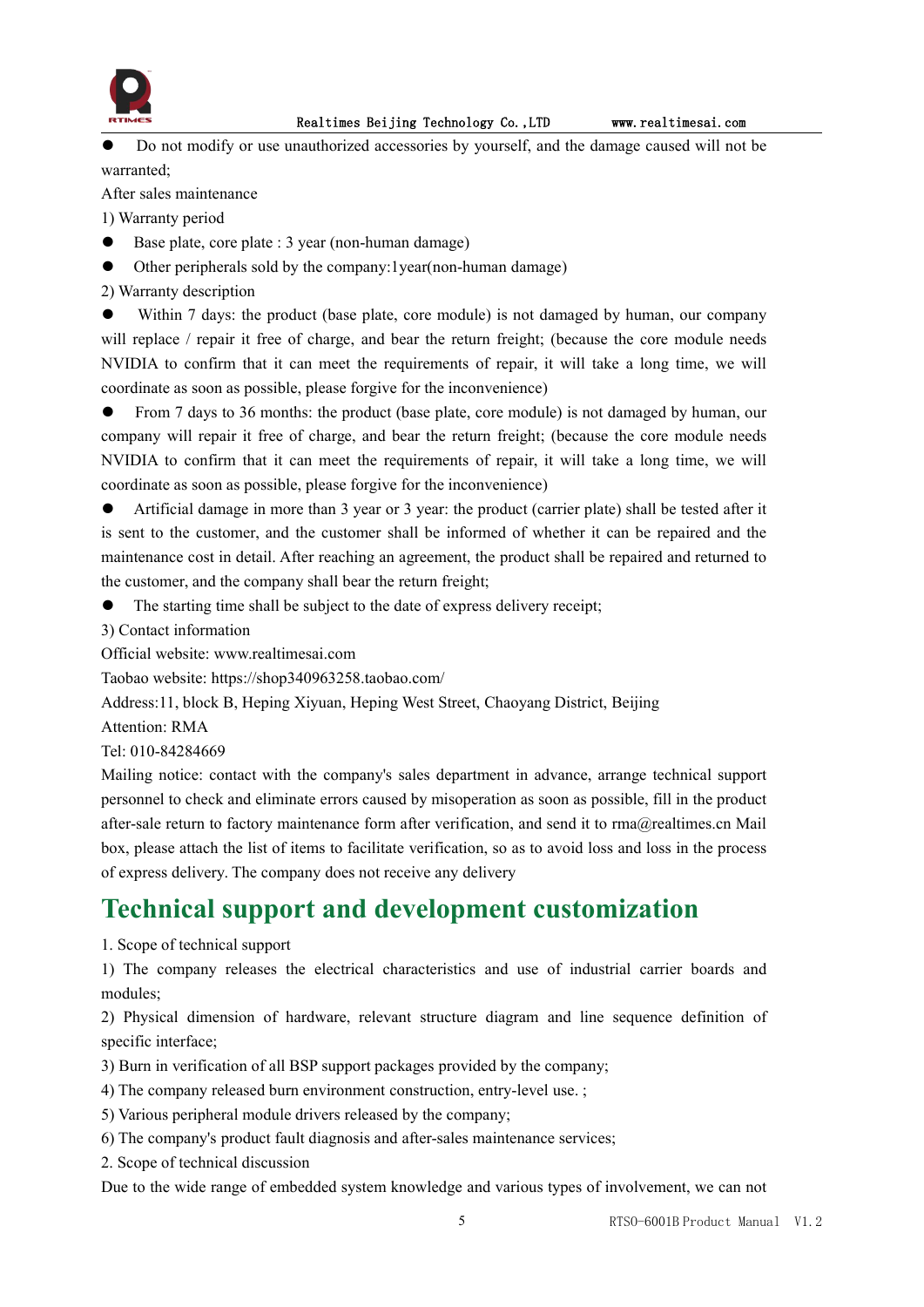

guarantee that all kinds of questions can be answered one by one. The following content is not available for technical support, only suggestions can be provided.

- 1) Knowledge beyond the course published by our company;
- 2) Specific software program design;
- 3) Technical support for industrial carrier not issued by the company;
- 4) All kinds of driving support for industrial carrier board not issued by the company;
- 5) Hardware principle and drive design of peripheral module not issued by our company;
- 3. Technical support mode

1) Official website or email questions (recommended): http://www.realtimesai.com/cn/download.html techsupport@realtimes.cn

2) Official Taobao through Alibaba Wangwang consultation: https://shop340963258.taobao.com/

3) Wechat group consultation (wechat Group No. consults Taobao customer service or sales, and Taobao purchase order No. needs to be provided for verification);

- 4) Technical support email: techsupport $(\partial_{\mathcal{C}})$  realtimes.cn
- 5) Tel: 010-84284669
- 4. Technical support time

Monday to Friday; 8:30-12:00 am; 1:00-17:30 PM;

The company arranges the rest according to the national legal holidays, during which it may not be able to provide technical support, please send the problem to the technical support email. We will reply to you as soon as possible on weekdays.

5. Complaints and suggestions

If you are not satisfied with us or have suggestions, you can send an email to yu.qin  $@$  realtimes.cn For feedback, please call 010-84284669 for further improvement.

6. Customized development services

The company provides the embedded operating system driver based on NVIDIA Jetson series and the paid customized development service of hardware carrier board to shorten your product development cycle.

Please email the request to [info@realtimes.cn](mailto:info@realtimes.cn)

# **Data acquisition and subsequent update**

- 1. Access to information
- Download on our website

The company's website contains supporting information of its products, including product user manual, NVIDIA Jetson series module data manual,BSP driver support package for carrier board, supporting peripheral driver files, interface test verification method, FAQ, system burning guide, etc.Get into www.realtimesai.com , select "data download" in the navigation bar, find the data you need, and click download.

2. . Subsequent updates

Updates of subsequent documents, BSP, driver files and other official account will be updated in time. We will pay close attention to our developments in order to ensure that your information is up to date. We will push through WeChat public.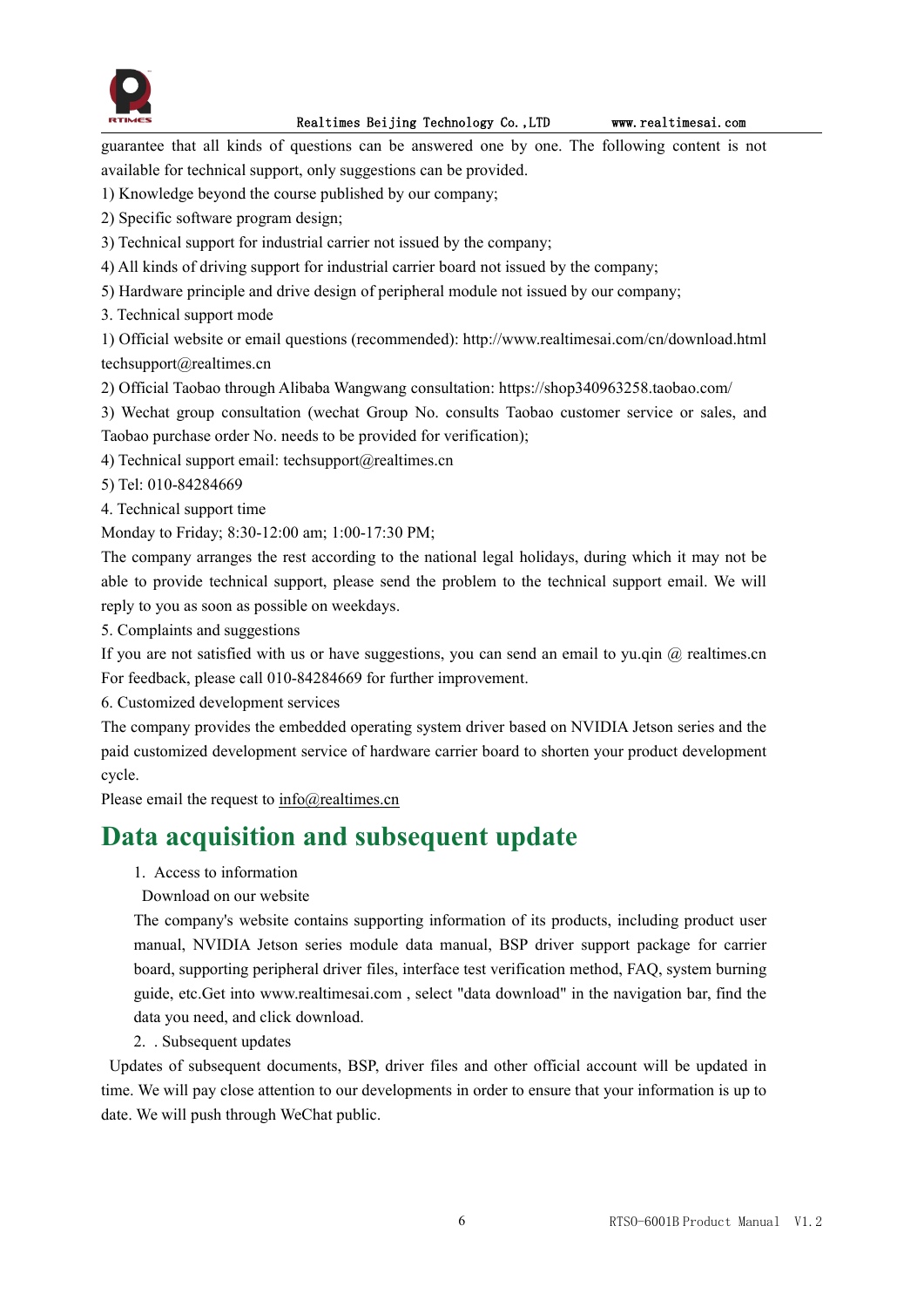

# <span id="page-7-0"></span>**Product presentation**

# <span id="page-7-1"></span>**1 Introduction**

The NVIDIA Jetson Nano module is NVIDIA's deep learning machine processor with powerful computing power and a module the size of a credit card.Mainly aimed at the rapid development of artificial intelligence market in recent years, such as unmanned aerial vehicle, automatic driving system, etc., has a relatively broad application prospect.RTSO-6001B is an industrial-grade load plate for Nano , with a working temperature of -40℃ -- +80℃, low power consumption and high safety level, which can meet various harsh conditions.

#### <span id="page-7-2"></span>**1.1 Features**

- $\triangleright$  Compatible with nvidia Jetson Nano module
- 1x USB TypeA , support usb2.0 and usb3.0 signal, 1A max output current
- $\triangleright$  1x USB Type A, support usb2.0 signal only, 1A max output current
- $\triangleright$  1x Micro USB, support usb host mode and usb device mode, 1A max output current
- $\triangleright$  1x Gigabit Ethernet
- $\triangleright$  1x RTC battery interface
- $\triangleright$  1x Mini- HDMI 2.0 (6Gbps, 24bpp, 4096x2160@60Hz)
- $\triangleright$  1xMini-PCIe interface
- $\geq 1x$  MIPI interface
- $\triangleright$  FAN interface with PWM
- $\geq$  2 x 3.3v functional ports UART, 1 x Debug UART, 2 x I2C, 2 x SPI and GPIO reuse
- $\triangleright$  Size: 87mm×57mm×26.37mm
- $\triangleright$  Power input: +5V
- Temperature: -40~+80℃
- $\triangleright$  Weight: 56g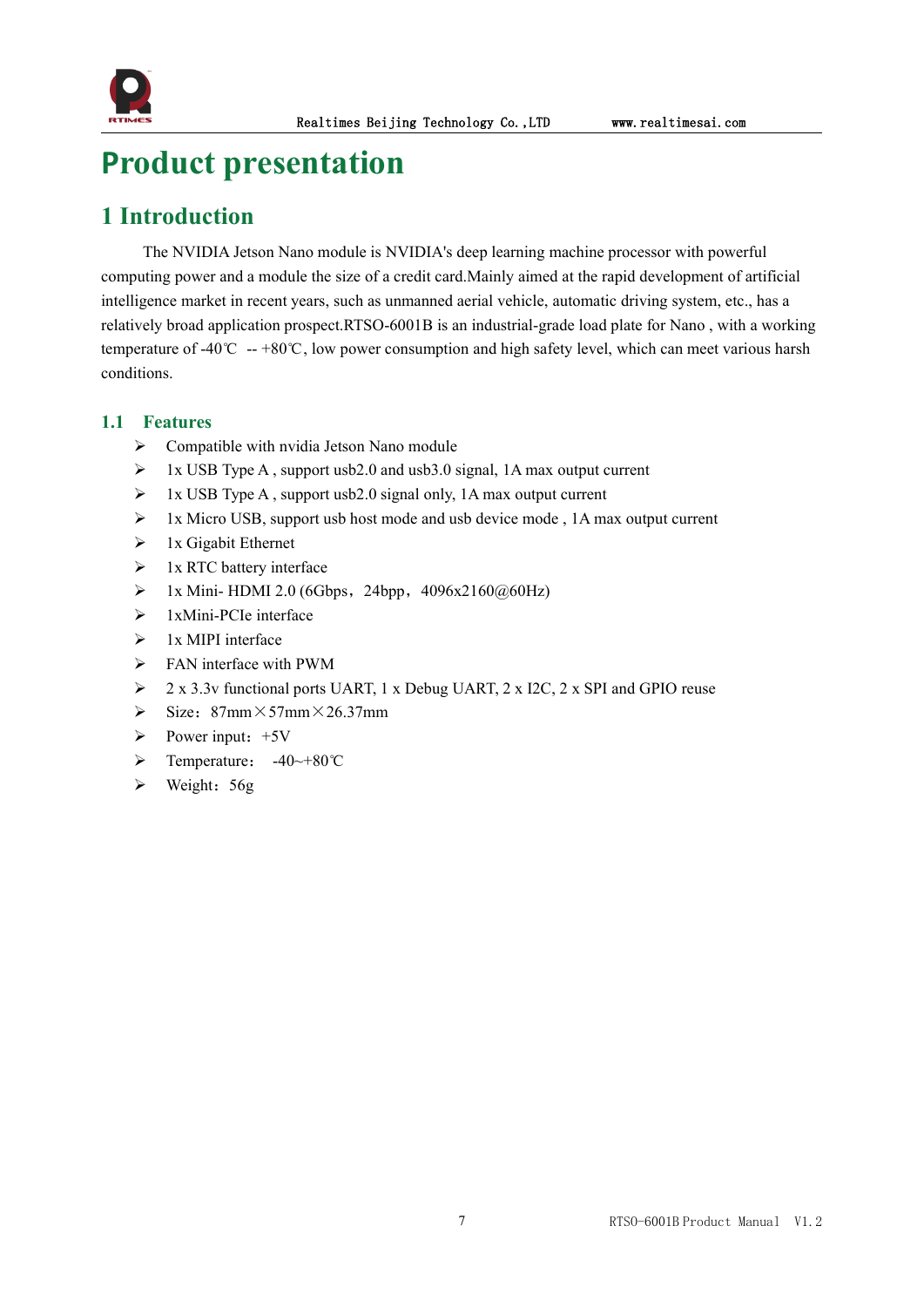

#### <span id="page-8-0"></span>**1.2 Ordering Information**

| <b>Model Options</b>                                                | <b>Description</b>                                               |  |  |  |
|---------------------------------------------------------------------|------------------------------------------------------------------|--|--|--|
|                                                                     | Support Jetson NANO module, 1 x GbE, 1 x Mini-PCIe, 1 x          |  |  |  |
|                                                                     | mini-HDMI, 1 x MIPI CSI-2/2 Lane, 1 x USB OTG, 1 x USB 2.0,      |  |  |  |
| <b>RTSO-6001B</b>                                                   | 1 x USB 3.0, 2 x I2C, 2 x SPI, 2 x UART, 12 x GPIOs(optional), 1 |  |  |  |
|                                                                     | x Micro SIM, 1 x Micro SD, RoHS Compliant, provide Rite-Hite     |  |  |  |
|                                                                     | RTS Linux4Tegra software support package                         |  |  |  |
|                                                                     | 1 x Mini HDMI to HDMI cable; 1 x USB OTG; 4 x multi-function     |  |  |  |
| RTSO-6001B-Cables                                                   | double row pin extension cables (UART, I2C, UART, SPI); 1 x      |  |  |  |
|                                                                     | <b>RTC</b> battery                                               |  |  |  |
|                                                                     | NANO carrier board (Feiyun Smart Box) power adapter,             |  |  |  |
| RTS-NANO-AC/DC                                                      | 100-240VAC/5V/4A 20W                                             |  |  |  |
| RTS-NANO-HS02(optional)                                             | Active heat sink for NANO module (fan stack type)                |  |  |  |
| RTS-NANO-HS03(optional)                                             | Active radiator for NANO module (fan embedded type)              |  |  |  |
| RPI Camera V2(optional)                                             | Raspberry Pi MIPI camera, 8MP, Sony IMX219 module                |  |  |  |
| FAW-1233-03(optional)                                               | MIPI Camera Cable, Micro Coax I-PEX Cable, 300mm                 |  |  |  |
|                                                                     | Mini-pcie Video Capture Card ,RTSV-6911i (8-channel D1           |  |  |  |
| RTSV-6911i (optional)                                               | NTSC/PAL video input), Pro Capture Mini SDI (single-channel      |  |  |  |
| Pro Capture Mini SDI (optional)<br>Pro Capture Mini HDMI (optional) | SDI video input), Pro Capture Mini HDMI (single-channel HDMI     |  |  |  |
|                                                                     | Video Input)                                                     |  |  |  |
| miniPCIe to M.2.M (optional)                                        | mini-PCIe to M.2 Key M interface card                            |  |  |  |
|                                                                     | M.2 Video capture card, Eco Capture Dual SDI M.2 (dual-channel   |  |  |  |
| Eco Capture Dual SDI M.2 (optional)                                 | SDI video input), Eco Capture Quad SDI M.2(four-channel SDI      |  |  |  |
| Eco Capture Quad SDI M.2(optional)                                  | Video input)                                                     |  |  |  |
| ME909S-821(optional)                                                | mini-PCIe Full netcom 4G module                                  |  |  |  |

#### **Order online**

<https://shop340963258.taobao.com> <https://mall.jd.com/index-824786.html>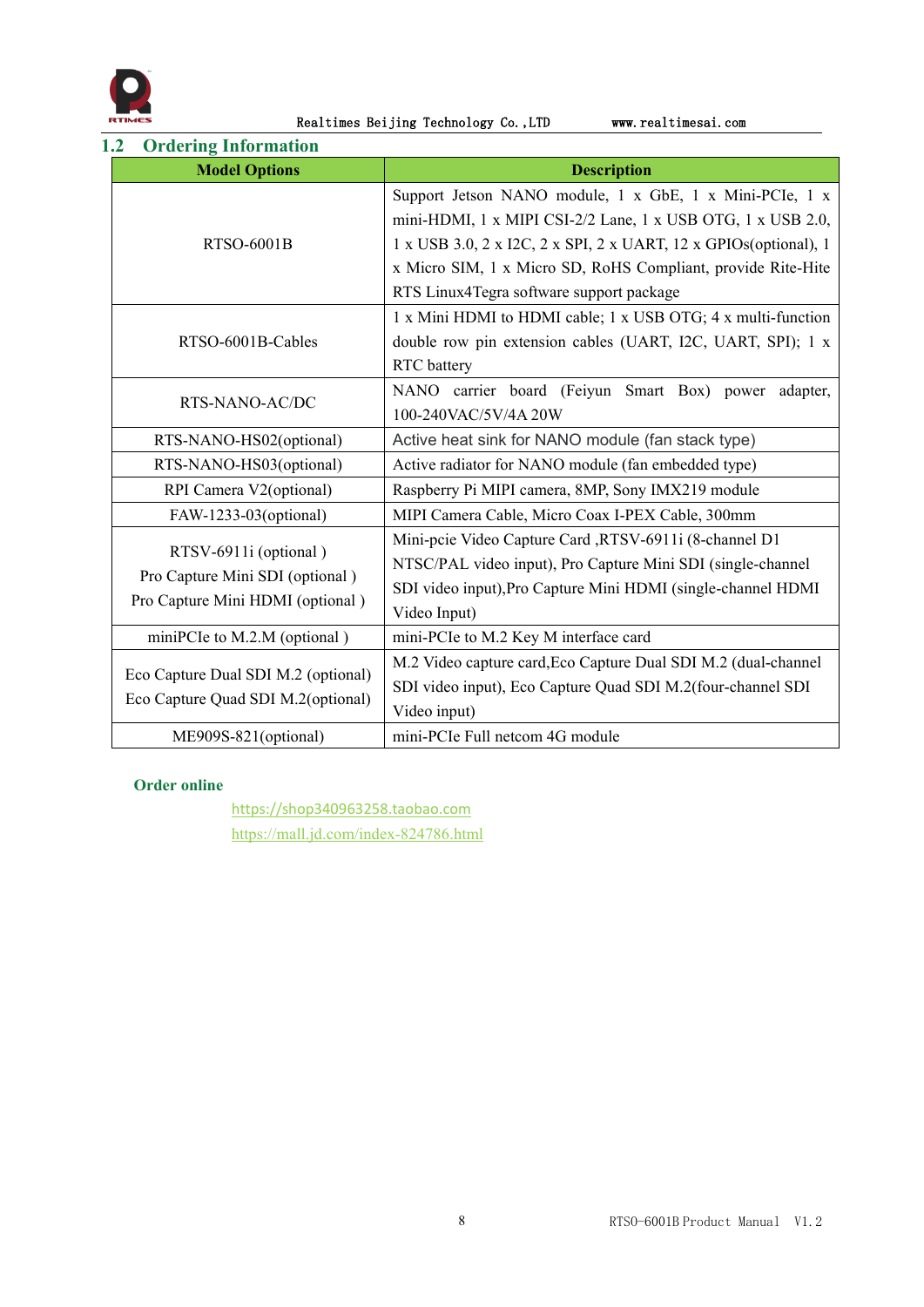

# <span id="page-9-0"></span>**Product specifications**

# <span id="page-9-1"></span>**1 External interface function and location**



RTSO-6001B Bottom side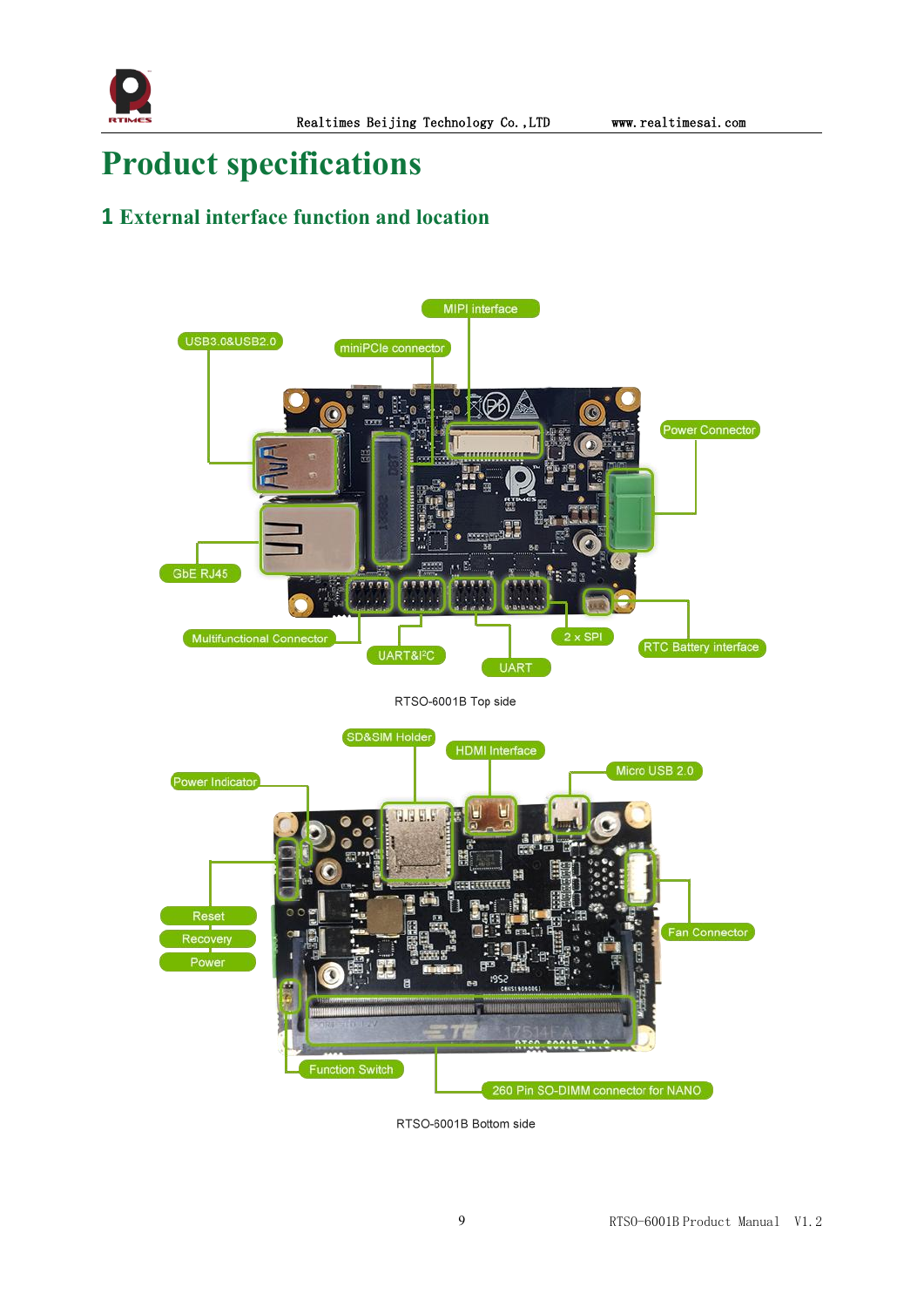

# <span id="page-10-0"></span>**2 Connectors Description**

### <span id="page-10-1"></span>**2.1 Module interface**

| <b>Function</b> | Connect NVIDIA Jetson Nano core module                        |  |
|-----------------|---------------------------------------------------------------|--|
| <b>Type</b>     | 260 Pin DDR4 SO-DIMM                                          |  |
| Pin define      | Refer to the pin definition instructions in the NVIDIA Jetson |  |
|                 | Nano core module data book.                                   |  |

### <span id="page-10-2"></span>**2.2 Fan interface**

| <b>Function</b> | Connect external cooling fan |               |     |               |  |  |  |
|-----------------|------------------------------|---------------|-----|---------------|--|--|--|
| <b>Type</b>     | Molex PicoBlade Header       |               |     |               |  |  |  |
| Pin define      |                              |               |     |               |  |  |  |
|                 | Pin                          | <b>Signal</b> | Pin | <b>Signal</b> |  |  |  |
|                 |                              | <b>GND</b>    |     | $+5V$         |  |  |  |
|                 |                              | <b>TACH</b>   |     | <b>PWM</b>    |  |  |  |
|                 |                              |               |     |               |  |  |  |

#### <span id="page-10-3"></span>**2.3 Micro SD card slot**

| <b>Function</b>   | Micro SD (TF) slot |               |                |               |  |
|-------------------|--------------------|---------------|----------------|---------------|--|
| <b>Marking</b>    | <b>TOP</b>         |               |                |               |  |
| <b>Type</b>       | Micro SD (TF)      |               |                |               |  |
| <b>Pin define</b> |                    |               |                |               |  |
|                   | Pin                | <b>Signal</b> | Pin            | <b>Signal</b> |  |
|                   |                    | SDIO DATA2    | 2              | SDIO DATA3    |  |
|                   | 3                  | SDIO CMD      | $\overline{4}$ | SDIO VCC      |  |
|                   | 5                  | SDIO CLK      | 6              | <b>GND</b>    |  |
|                   | 7                  | SDIO DATA0    | 8              | SDIO DATA1    |  |
|                   | $\mathbf Q$        | <b>GND</b>    | 10             | SDIO CD       |  |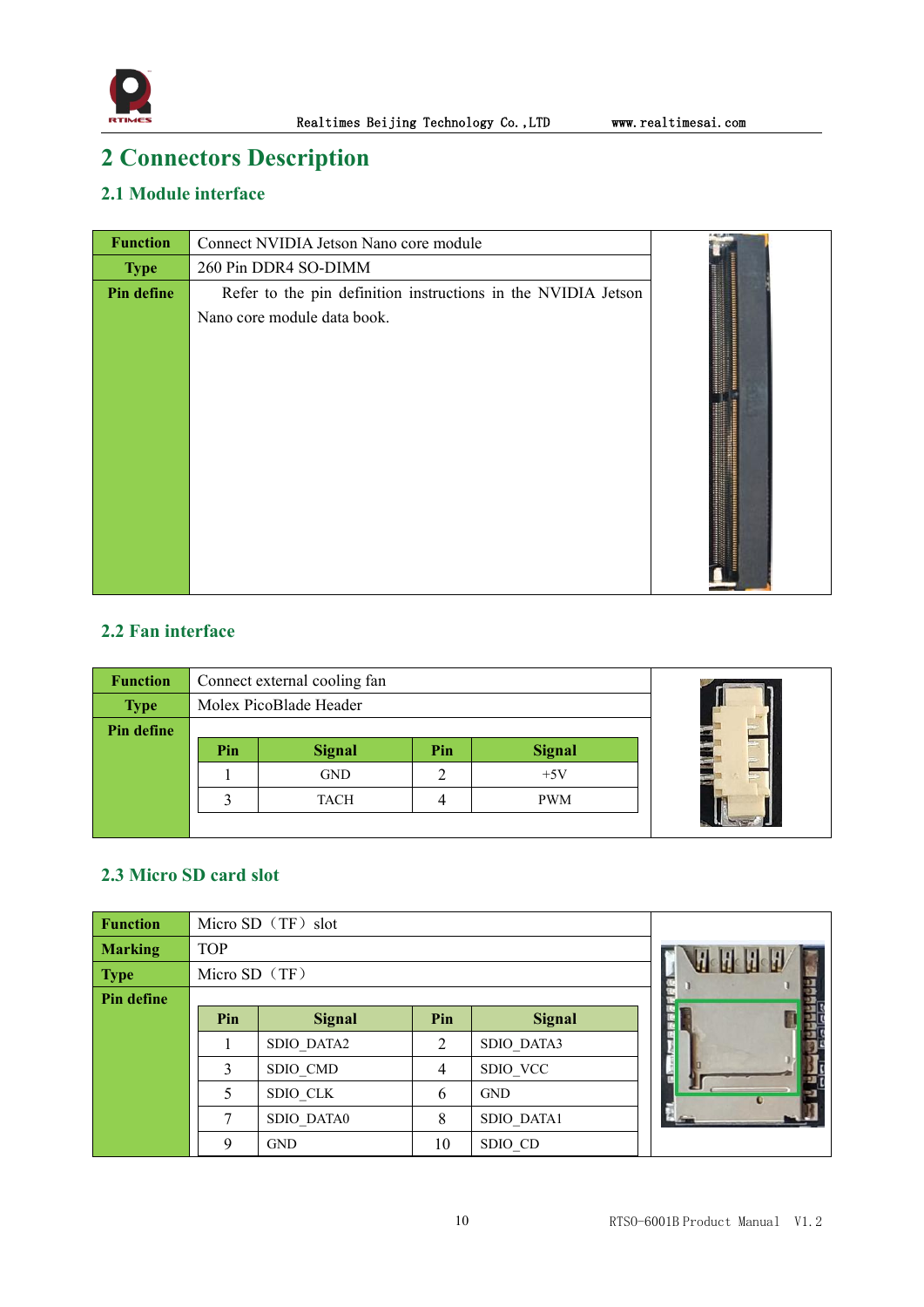

### <span id="page-11-0"></span>**2.4 Micro SIM slot**

| <b>Function</b>   | SIM slot       |                                      |                |                  |  |  |  |  |
|-------------------|----------------|--------------------------------------|----------------|------------------|--|--|--|--|
| <b>Marking</b>    | down           |                                      |                |                  |  |  |  |  |
| <b>Type</b>       | Micro SIM      |                                      |                |                  |  |  |  |  |
| <b>Pin define</b> |                |                                      |                |                  |  |  |  |  |
|                   | Pin            | <b>Signal</b>                        | Pin            | <b>Signal</b>    |  |  |  |  |
|                   | S <sub>1</sub> | <b>UIM PWR</b>                       | S <sub>2</sub> | <b>UIM RESET</b> |  |  |  |  |
|                   | S <sub>3</sub> | UIM CLK                              | S <sub>4</sub> | NC               |  |  |  |  |
|                   | S <sub>5</sub> | <b>GND</b>                           | S6             | <b>UIM VPP</b>   |  |  |  |  |
|                   | S7             | <b>UIM DATA</b>                      | S <sub>8</sub> | NC               |  |  |  |  |
|                   |                | SIM card facing: notch facing inward |                |                  |  |  |  |  |

### <span id="page-11-1"></span>**2.5 MiPi camera interface**

| <b>Function</b> | MiPi camera   |                 |                |                 |  |
|-----------------|---------------|-----------------|----------------|-----------------|--|
| <b>Type</b>     | FPC connector |                 |                |                 |  |
| Pin define      |               |                 |                |                 |  |
|                 | Pin           | <b>Signal</b>   | Pin            | <b>Signal</b>   |  |
|                 |               | <b>GND</b>      | 2              | CON CSI A D0 N  |  |
|                 | 3             | CON CSI A D0 P  | $\overline{4}$ | <b>GND</b>      |  |
|                 | 5             | CON CSI A D1 N  | 6              | CON CSI A D1 P  |  |
|                 | 7             | <b>GND</b>      | 8              | CON CSI A CLK N |  |
|                 | 9             | CON CSI A CLK P | 10             | <b>GND</b>      |  |
|                 | 11            | CON CAM1 PWDN   | 12             | CON CAMA MCLK   |  |
|                 | 13            | CAM I2C SCL     | 14             | CAM I2C SDA     |  |
|                 | 15            | VDD 3V3         | 16             |                 |  |

### <span id="page-11-2"></span>**2.6 RTC battery interface**

| <b>Function</b> | <b>RTC</b> battery |                                    |     |               |  |
|-----------------|--------------------|------------------------------------|-----|---------------|--|
| <b>Type</b>     |                    | 1.0mm Pitch 1x3Pin SIP             |     |               |  |
| Pin define      |                    |                                    |     |               |  |
|                 | Pin                | <b>Signal</b>                      | Pin | <b>Signal</b> |  |
|                 |                    | <b>GND</b>                         | 2   | NC            |  |
|                 | 3                  | $+3V$                              | 4   |               |  |
|                 |                    | Pin-1: The green box on the right. |     |               |  |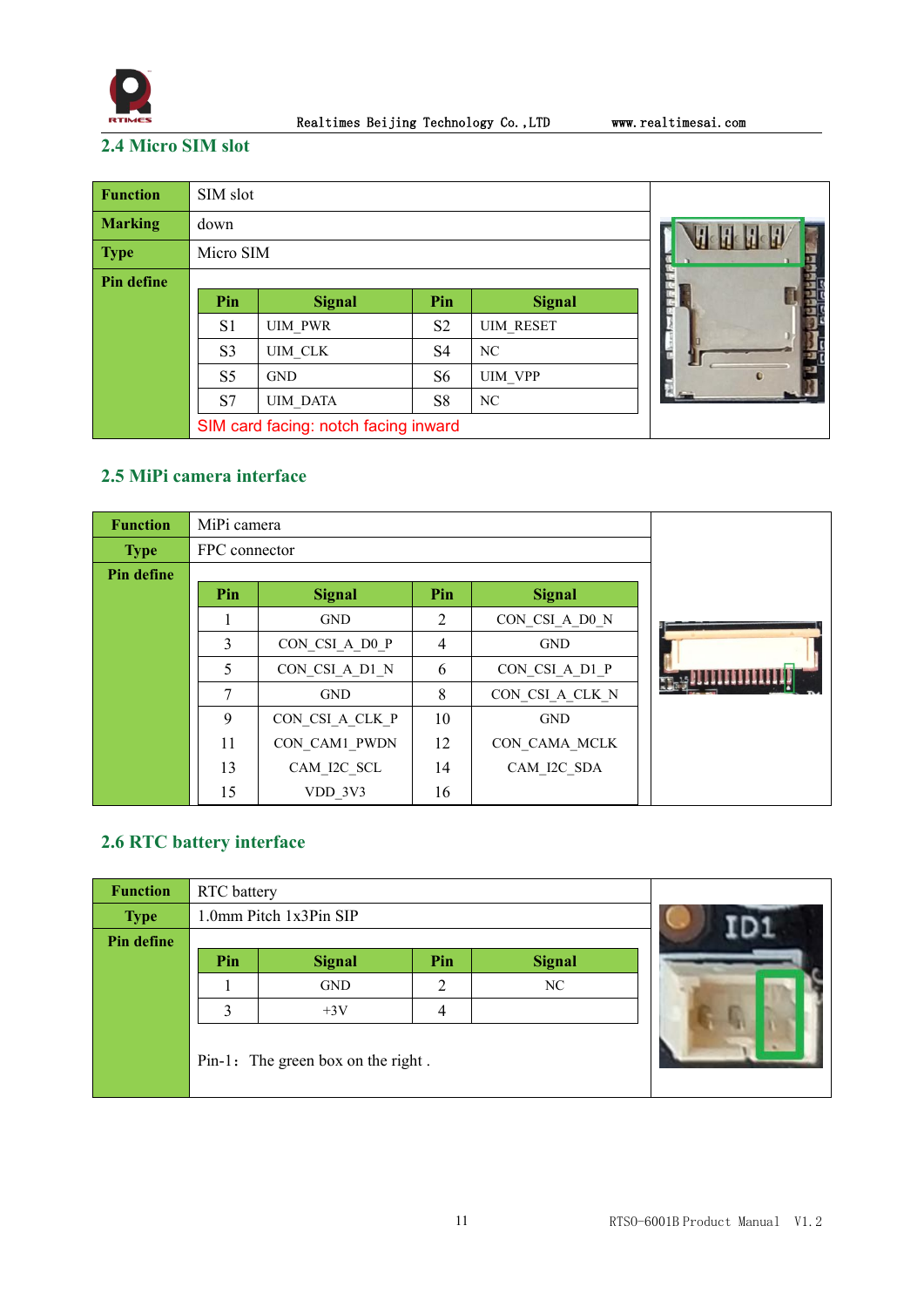

# <span id="page-12-0"></span>**2.7 Mini PCIE slot**

| <b>Function</b>   | Mini PCIE slot |                      |                |                      |           |
|-------------------|----------------|----------------------|----------------|----------------------|-----------|
| <b>Type</b>       | Mini PCIE      |                      |                |                      |           |
| <b>Pin define</b> |                |                      |                |                      |           |
|                   | Pin            | <b>Signal</b>        | Pin            | <b>Signal</b>        |           |
|                   | $\mathbf{1}$   | <b>WAKE</b>          | $\sqrt{2}$     | 3.3V                 |           |
|                   | $\overline{3}$ | $\rm NC$             | $\overline{4}$ | $\operatorname{GND}$ |           |
|                   | 5              | NC                   | 6              | 1.5V                 |           |
|                   | $\tau$         | PCIE_CLKREQ          | 8              | UIM_PWR              |           |
|                   | 9              | $\operatorname{GND}$ | 10             | UIM_DATA             |           |
|                   | 11             | PCIE_REFCLK-         | 12             | $UIM\_CLK$           |           |
|                   | 13             | PCIE_REFCLK+         | 14             | <b>UIM_RESET</b>     |           |
|                   | 15             | $\operatorname{GND}$ | 16             | UIM_VPP              |           |
|                   | $17$           | $\rm NC$             | 18             | $\operatorname{GND}$ | $\Box$    |
|                   | 19             | $\rm NC$             | 20             | W_DISABLE            | ິດ<br>ດອງ |
|                   | 21             | <b>GND</b>           | 22             | PCIE_REST            |           |
|                   | 23             | PCIE_RX-             | 24             | 3.3V                 |           |
|                   | 25             | PCIE_RX+             | 26             | $\operatorname{GND}$ |           |
|                   | 27             | <b>GND</b>           | 28             | $1.5\mathrm{V}$      |           |
|                   | 29             | $\operatorname{GND}$ | 30             | SMB_CLK              |           |
|                   | 31             | $PCIE_TXX-$          | 32             | SMB_DAT              |           |
|                   | 33             | PCIE_TX+             | 34             | $\operatorname{GND}$ |           |
|                   | 35             | <b>GND</b>           | 36             | CON_USB2_D-          |           |
|                   | 37             | $\operatorname{GND}$ | 38             | CON_USB2_D+          |           |
|                   | 39             | VCC_3V3_PCIE         | 40             | <b>GND</b>           |           |
|                   | 41             | VCC 3V3 PCIE         | 42             | $\rm NC$             |           |
|                   | 43             | <b>GND</b>           | 44             | $\rm NC$             |           |
|                   | 45             | $\rm NC$             | 46             | $\rm NC$             |           |
|                   | 47             | $\rm NC$             | 48             | $1.5\mathrm{V}$      |           |
|                   | 49             | $\rm NC$             | 50             | <b>GND</b>           |           |
|                   | 51             | $\rm NC$             | 52             | 3.3V                 |           |

#### <span id="page-12-1"></span>**2.8 Power interface**

| <b>Function</b> | Power IN                           |                                       |  |          |  |  |  |  |
|-----------------|------------------------------------|---------------------------------------|--|----------|--|--|--|--|
| <b>Type</b>     | $3.5$ mm                           |                                       |  |          |  |  |  |  |
| Pin define      |                                    |                                       |  |          |  |  |  |  |
|                 | Pin                                | <b>Signal</b><br><b>Signal</b><br>Pin |  |          |  |  |  |  |
|                 |                                    | $VCC (+)$                             |  | $GND(-)$ |  |  |  |  |
|                 | Pin-1: The green box on the right. |                                       |  |          |  |  |  |  |
|                 | Max in: $single + 5V$              |                                       |  |          |  |  |  |  |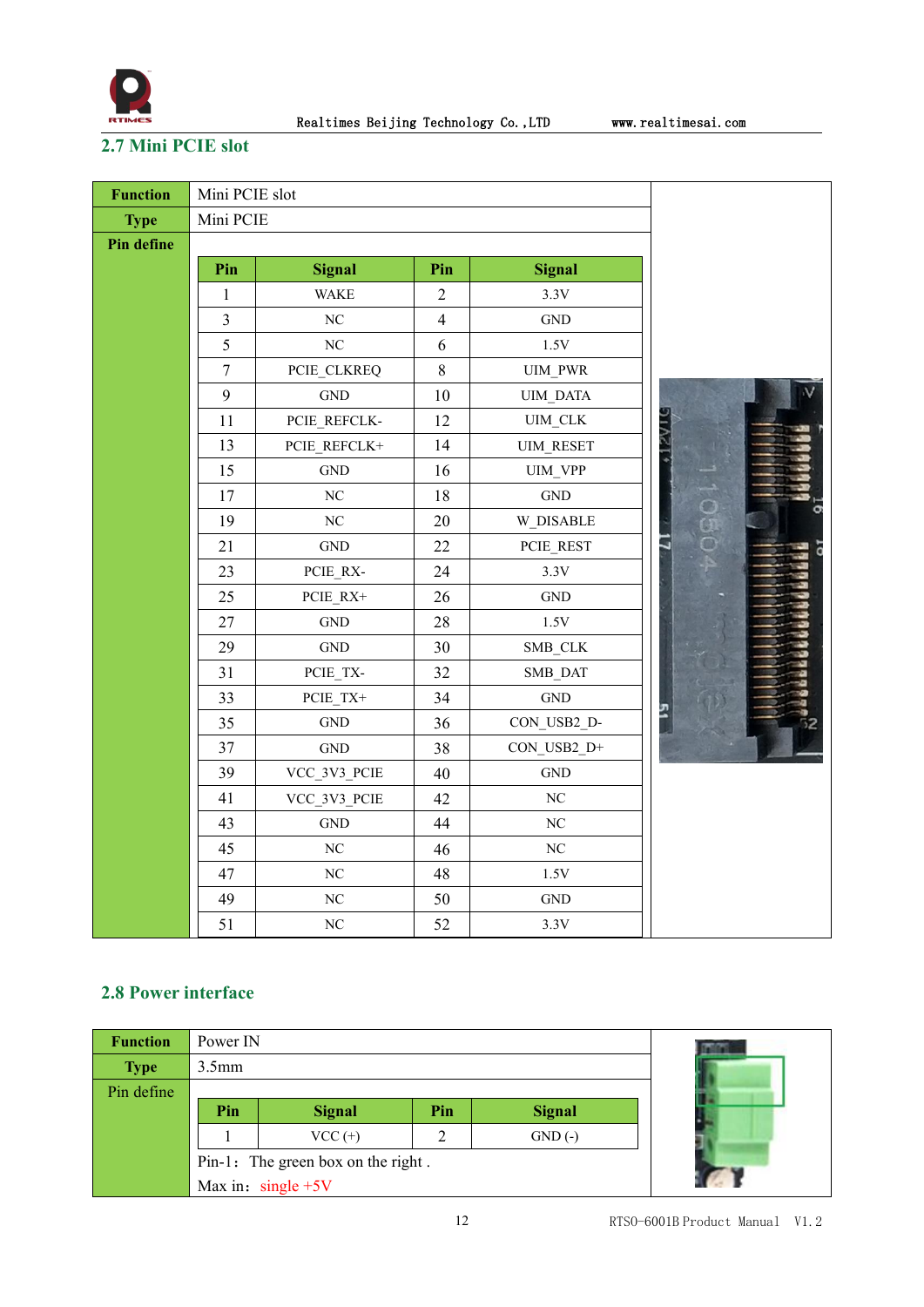

<span id="page-13-0"></span>**2.9 LED**

| Indication sign | Function description | <b>Status description</b> |
|-----------------|----------------------|---------------------------|
| ADD             | Power indicator      | Normally on - power on    |

#### <span id="page-13-1"></span>**2.10 Mini HDMI**

| <b>Function</b> | <b>HDMI</b> |                       |                |                    |   |  |  |
|-----------------|-------------|-----------------------|----------------|--------------------|---|--|--|
| <b>Type</b>     | Mini HDMI   |                       |                |                    |   |  |  |
| Pin define      |             |                       |                |                    |   |  |  |
|                 | Pin         | <b>Signal</b>         | Pin            | <b>Signal</b>      |   |  |  |
|                 |             | TMDS Data2+           | 2              | TMDS Data2 GND     |   |  |  |
|                 | 3           | TMDS Data2-           | $\overline{4}$ | TMDS Data1+        |   |  |  |
|                 | 5           | TMDS Data1 GND        | 6              | TMDS Data1-        |   |  |  |
|                 | 7           | TMDS Data0+           | 8              | TMDS Data0 GND     | Ē |  |  |
|                 | 9           | TMDS Data0-           | 10             | TMDS Clock+        |   |  |  |
|                 | 11          | <b>TMDS Clock GND</b> | 12             | <b>TMDS Clock-</b> |   |  |  |
|                 | 13          | <b>CEC</b>            | 14             | No Connect         |   |  |  |
|                 | 15          | DDC clock             | 16             | DDC data           |   |  |  |
|                 | 17          | DDC GND               | 18             | $+5V$ Power        |   |  |  |
|                 | 19          | Hot Plug Detect       |                |                    |   |  |  |

### <span id="page-13-2"></span>**2.11 Gigabit Ethernet**

| <b>Function</b> | Gigabit Ethernet |               | a la t  |                   |  |
|-----------------|------------------|---------------|---------|-------------------|--|
| <b>Type</b>     | RJ45             |               | $L_{1}$ |                   |  |
| Pin define      |                  |               |         |                   |  |
|                 | Pin              | <b>Signal</b> | Pin     | <b>Signal</b>     |  |
|                 |                  | $TP0+$        | ി       | TP <sub>0</sub> - |  |
|                 | 3                | $TP1+$        | 4       | $TP2+$            |  |
|                 |                  | $TP2-$        | 6       | $TP1-$            |  |
|                 | −                | $TP3+$        | 8       | $TP3-$            |  |
|                 |                  |               |         |                   |  |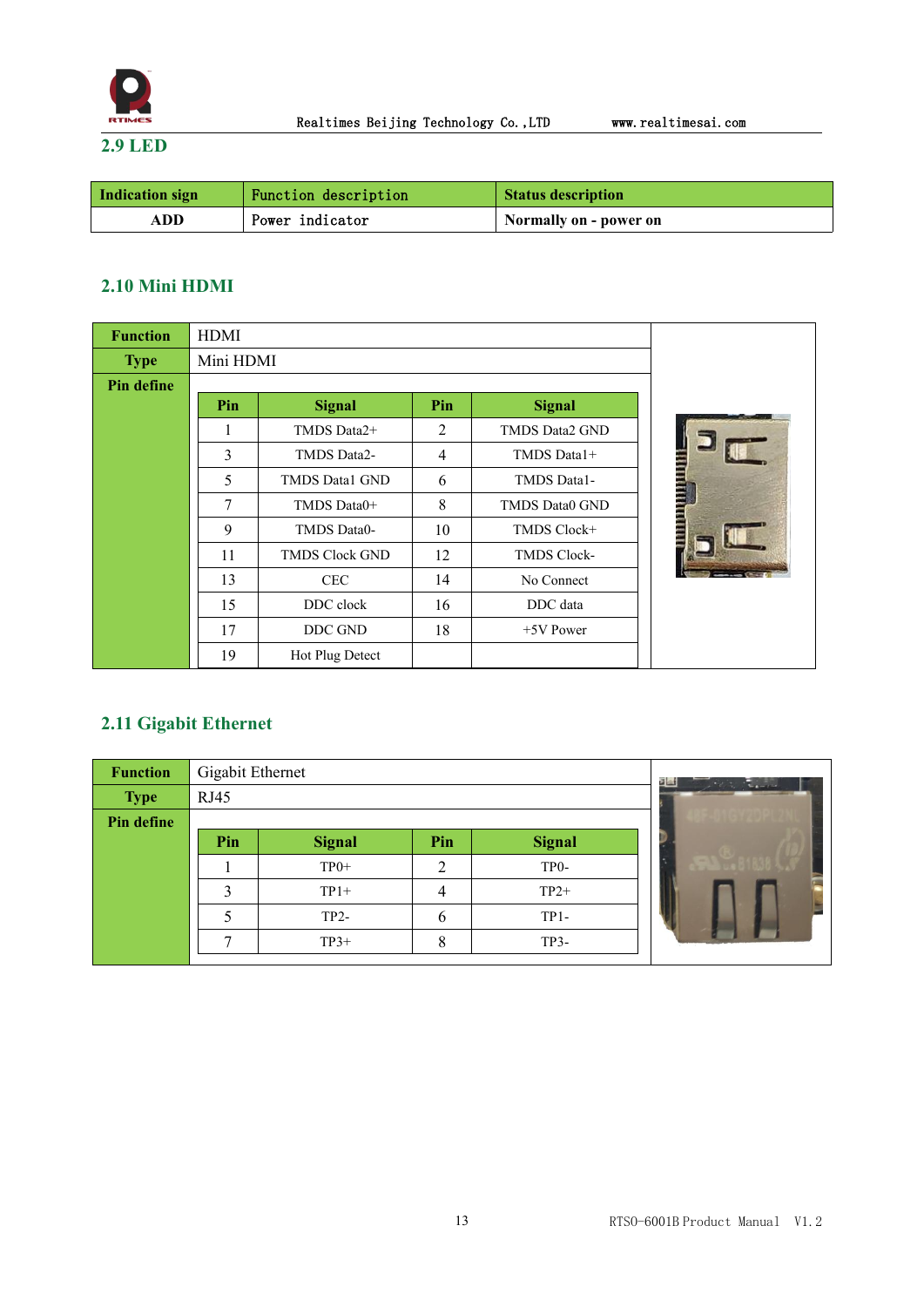

# <span id="page-14-0"></span>**2.12 USB**

| <b>Function</b>   | <b>USB</b>        |                                                                  |                |                      |  |  |
|-------------------|-------------------|------------------------------------------------------------------|----------------|----------------------|--|--|
| <b>Type</b>       | Double USB Type-A |                                                                  |                |                      |  |  |
| <b>Pin define</b> |                   |                                                                  |                |                      |  |  |
|                   | layer             |                                                                  | top            |                      |  |  |
|                   | <b>Type</b>       |                                                                  | <b>USB 3.0</b> |                      |  |  |
|                   | Pin               | <b>Signal</b>                                                    | Pin            | <b>Signal</b>        |  |  |
|                   | 1                 | <b>VBUS</b>                                                      | $\overline{2}$ | <b>USB 2.0 D-</b>    |  |  |
|                   | $\mathfrak{Z}$    | USB 2.0 D+                                                       | $\overline{4}$ | $\operatorname{GND}$ |  |  |
|                   | 5                 | SSRX-                                                            | 6              | SSRX+                |  |  |
|                   | $\overline{7}$    | $\operatorname{GND}$                                             | 8              | SSTX-                |  |  |
|                   | 9                 | $SSTX^+$                                                         |                |                      |  |  |
|                   |                   |                                                                  |                |                      |  |  |
|                   | layer             |                                                                  | bottom         |                      |  |  |
|                   | Type              |                                                                  | <b>USB 2.0</b> |                      |  |  |
|                   | Pin               | <b>Signal</b>                                                    | Pin            | <b>Signal</b>        |  |  |
|                   | $\mathbf{1}$      | <b>VBUS</b>                                                      | $\overline{2}$ | <b>USB 2.0 D-</b>    |  |  |
|                   | $\overline{3}$    | USB 2.0 D+                                                       | $\overline{4}$ | <b>GND</b>           |  |  |
|                   | 5                 | SSRX-                                                            | 6              | SSRX+                |  |  |
|                   | $\overline{7}$    | <b>GND</b>                                                       | 8              | SSTX-                |  |  |
|                   | 9                 | $SSTX+$                                                          |                |                      |  |  |
|                   |                   |                                                                  |                |                      |  |  |
|                   |                   | USB2.0 enable depends on the dialing switch 1 located at the OFF |                |                      |  |  |
|                   | position          |                                                                  |                |                      |  |  |

### <span id="page-14-1"></span>**2.13 OTG-USB2.0**

| <b>Function</b> | USB2.0                                                                                                                       |                                       |  |  |  |  |  |  |
|-----------------|------------------------------------------------------------------------------------------------------------------------------|---------------------------------------|--|--|--|--|--|--|
| <b>Type</b>     |                                                                                                                              | USB 2.0 MicroType-B                   |  |  |  |  |  |  |
| Pin define      |                                                                                                                              |                                       |  |  |  |  |  |  |
|                 | Pin                                                                                                                          | Pin<br><b>Signal</b><br><b>Signal</b> |  |  |  |  |  |  |
|                 |                                                                                                                              | 2<br>$UBB 2.0 D-$<br><b>VBUS</b>      |  |  |  |  |  |  |
|                 | 3                                                                                                                            | 4<br>$USB 2.0 D+$<br><b>USB ID</b>    |  |  |  |  |  |  |
|                 | <b>GND</b>                                                                                                                   |                                       |  |  |  |  |  |  |
|                 | When usb-otg is in host mode, the USB ID Pin needs to float.<br>When usb-otg is slave mode, USB ID Pin needs to be grounded. |                                       |  |  |  |  |  |  |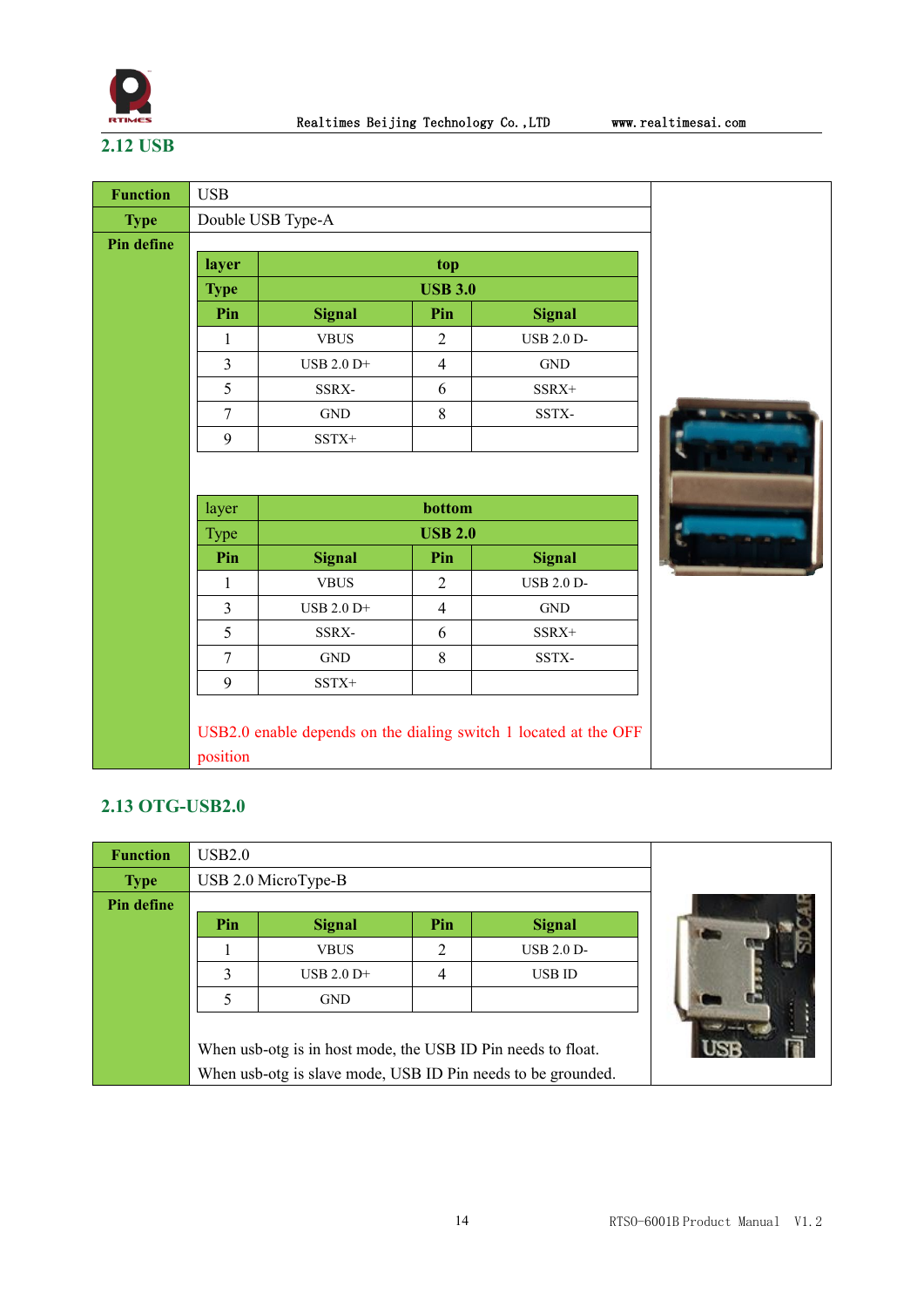

# <span id="page-15-0"></span>**2.14 Function pin**

| <b>Function</b> | Function pin |                                                                                                                                                                                         |    |            |  |
|-----------------|--------------|-----------------------------------------------------------------------------------------------------------------------------------------------------------------------------------------|----|------------|--|
| <b>Type</b>     |              | $2.0$ mm pitch $2x5Pin$ Dip                                                                                                                                                             |    |            |  |
| Pin define      | Pin          | <b>Signal</b>                                                                                                                                                                           |    |            |  |
|                 |              | DEV 3V3                                                                                                                                                                                 | 2  | <b>GND</b> |  |
|                 | 3            | DEV 3V3                                                                                                                                                                                 | 4  | <b>GND</b> |  |
|                 | 5            | BUTTON PWR ON                                                                                                                                                                           | 6  | <b>GND</b> |  |
|                 | 7            | <b>FORCE RECOVERY</b>                                                                                                                                                                   | 8  | <b>GND</b> |  |
|                 | 9            | PMIC SYS RST                                                                                                                                                                            | 10 | <b>GND</b> |  |
|                 |              | Pin-1: the mark in the red box on the right side of the picture.<br>Pin-2: the mark in the green box of the picture on the right.<br>Pin location: marked by the blue box on the right. |    |            |  |

#### <span id="page-15-1"></span>**2.15 UART & I2C**

| <b>Function</b> | <b>UART &amp; I2C</b> |                                                                                                                                                                                                                                                                                        |     |                                                                                                                                    |  |
|-----------------|-----------------------|----------------------------------------------------------------------------------------------------------------------------------------------------------------------------------------------------------------------------------------------------------------------------------------|-----|------------------------------------------------------------------------------------------------------------------------------------|--|
| <b>Type</b>     |                       | 2.0mm pitch 2x5Pin Dip                                                                                                                                                                                                                                                                 |     |                                                                                                                                    |  |
| Pin define      | Pin                   | <b>Signal</b>                                                                                                                                                                                                                                                                          | Pin | <b>Signal</b>                                                                                                                      |  |
|                 | 1                     | GEN1_I2C_SCL                                                                                                                                                                                                                                                                           | 2   | GEN2_I2C_SCL                                                                                                                       |  |
|                 | 3                     | GEN1_I2C_SDA                                                                                                                                                                                                                                                                           | 4   | GEN2_I2C_SDA                                                                                                                       |  |
|                 | 5                     | DEV 3V3                                                                                                                                                                                                                                                                                | 6   | DEV 3V3                                                                                                                            |  |
|                 | $\tau$                | UART1_TXD_DBG                                                                                                                                                                                                                                                                          | 8   | UART1_RXD_DBG                                                                                                                      |  |
|                 | 9                     | <b>GND</b>                                                                                                                                                                                                                                                                             | 10  | <b>GND</b>                                                                                                                         |  |
|                 |                       | Pin-1: the mark in the red box on the right side of the picture.<br>Pin-2: the mark in the green box of the picture on the right.<br>Pin location: marked by the blue box on the right.<br>UART1 Debug serial port, 3.3V TTL logic level<br>iic-1 and iic-0 buses in the Linux system. |     | The mapping file on the Linux system is tty S0 in the /dev directory.<br>The derived GEN1 I2C and GEN2 I2C buses correspond to the |  |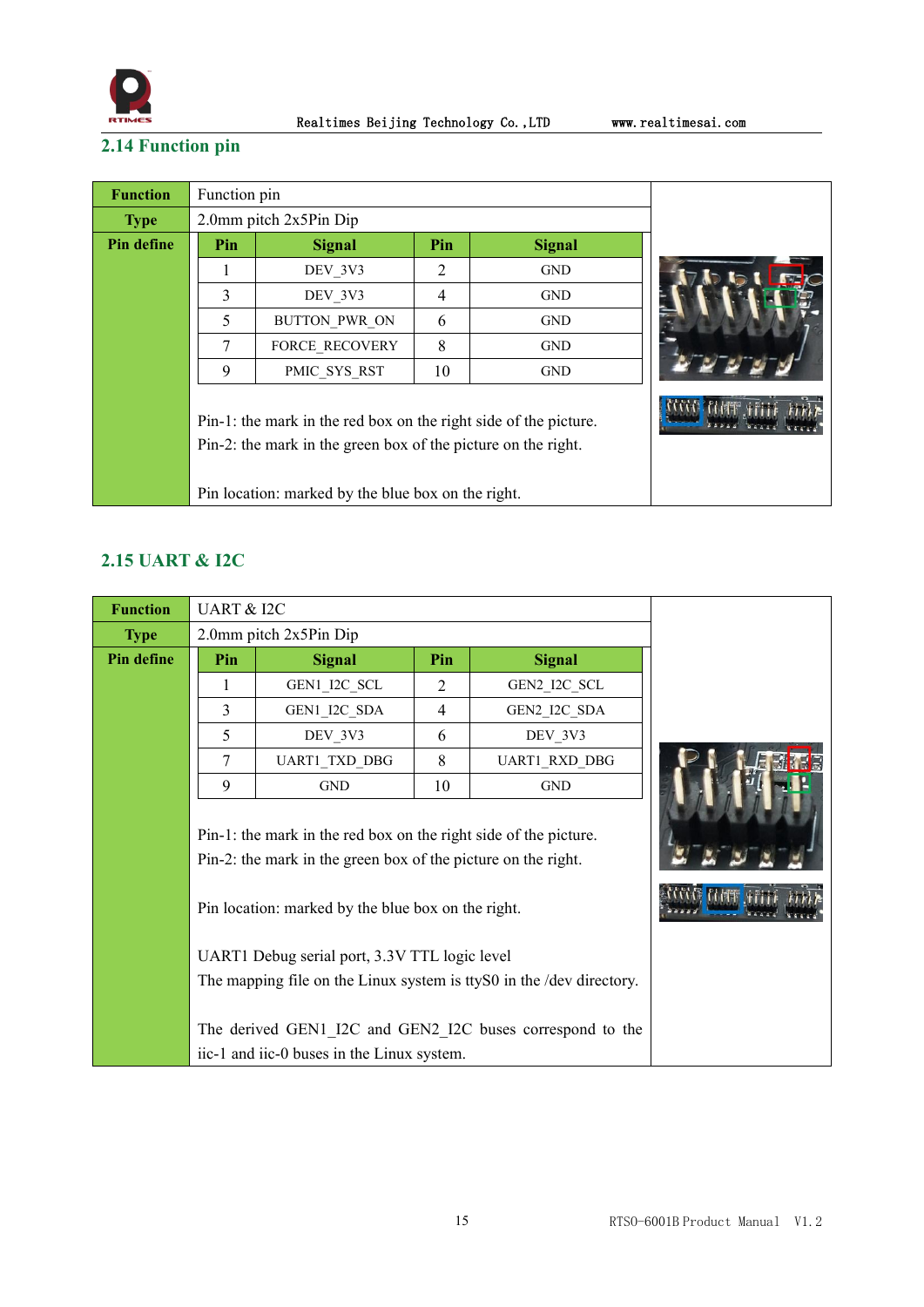

# <span id="page-16-0"></span>**2.16 Serial port**

| <b>Function</b> | Serial port                                                   |                                                                   |     |                                                               |  |  |
|-----------------|---------------------------------------------------------------|-------------------------------------------------------------------|-----|---------------------------------------------------------------|--|--|
| <b>Type</b>     |                                                               | $2.0$ mm pitch $2x5Pin$ Dip                                       |     |                                                               |  |  |
| Pin define      | Pin                                                           | <b>Signal</b>                                                     | Pin | <b>Signal</b>                                                 |  |  |
|                 |                                                               | <b>UART2 RXD</b>                                                  | 2   | <b>UART2 TXD</b>                                              |  |  |
|                 | 3                                                             | UART2_CTS                                                         | 4   | <b>UART2 RTS</b>                                              |  |  |
|                 | 5                                                             | <b>UART3 RXD</b>                                                  | 6   | <b>UART3 TXD</b>                                              |  |  |
|                 | 7                                                             | <b>UART3 CTS</b>                                                  | 8   | <b>UART3 RTS</b>                                              |  |  |
|                 | 9                                                             | DEV 3V3                                                           | 10  | <b>GND</b>                                                    |  |  |
|                 |                                                               | Pin-1: the mark in the red box on the right side of the picture.  |     |                                                               |  |  |
|                 | Pin-2: the mark in the green box of the picture on the right. |                                                                   |     |                                                               |  |  |
|                 | Pin location: marked by the blue box on the right.            |                                                                   |     |                                                               |  |  |
|                 |                                                               | The two serial ports, UART2 $\sim$ UART3, are both 3.3v TTL logic |     |                                                               |  |  |
|                 | level.                                                        |                                                                   |     |                                                               |  |  |
|                 |                                                               |                                                                   |     | The mapping files for UART2 and UART3 on the Linux system are |  |  |
|                 |                                                               | ttyTHS1 and ttyTHS2 in the /dev directory.                        |     |                                                               |  |  |

### <span id="page-16-1"></span>**2.17 SPI**

| <b>Function</b> | SPI |                                                                                                                                                                                                                              |     |                                                                 |  |
|-----------------|-----|------------------------------------------------------------------------------------------------------------------------------------------------------------------------------------------------------------------------------|-----|-----------------------------------------------------------------|--|
| <b>Type</b>     |     | 2.0mm pitch 2x5Pin Dip                                                                                                                                                                                                       |     |                                                                 |  |
| Pin define      | Pin | <b>Signal</b>                                                                                                                                                                                                                | Pin | <b>Signal</b>                                                   |  |
|                 |     | SPI1 SCK                                                                                                                                                                                                                     | 2   | SPI1 MISO                                                       |  |
|                 | 3   | SPI1 MOSI                                                                                                                                                                                                                    | 4   | SPI1 CS0                                                        |  |
|                 | 5   | SPI2 SCK                                                                                                                                                                                                                     | 6   | SPI2 MISO                                                       |  |
|                 | 7   | SPI2_MOSI                                                                                                                                                                                                                    | 8   | SPI2_CS0                                                        |  |
|                 | 9   | DEV 3V3                                                                                                                                                                                                                      | 10  | <b>GND</b>                                                      |  |
|                 |     | Pin-1: the mark in the red box on the right side of the picture.<br>Pin-2: the mark in the green box of the picture on the right.<br>Pin location: marked by the blue box on the right.<br>and spi1.0 in the /dev directory. |     | The mapping files for SPI1 and SPI2 on Linux systems are spi0.0 |  |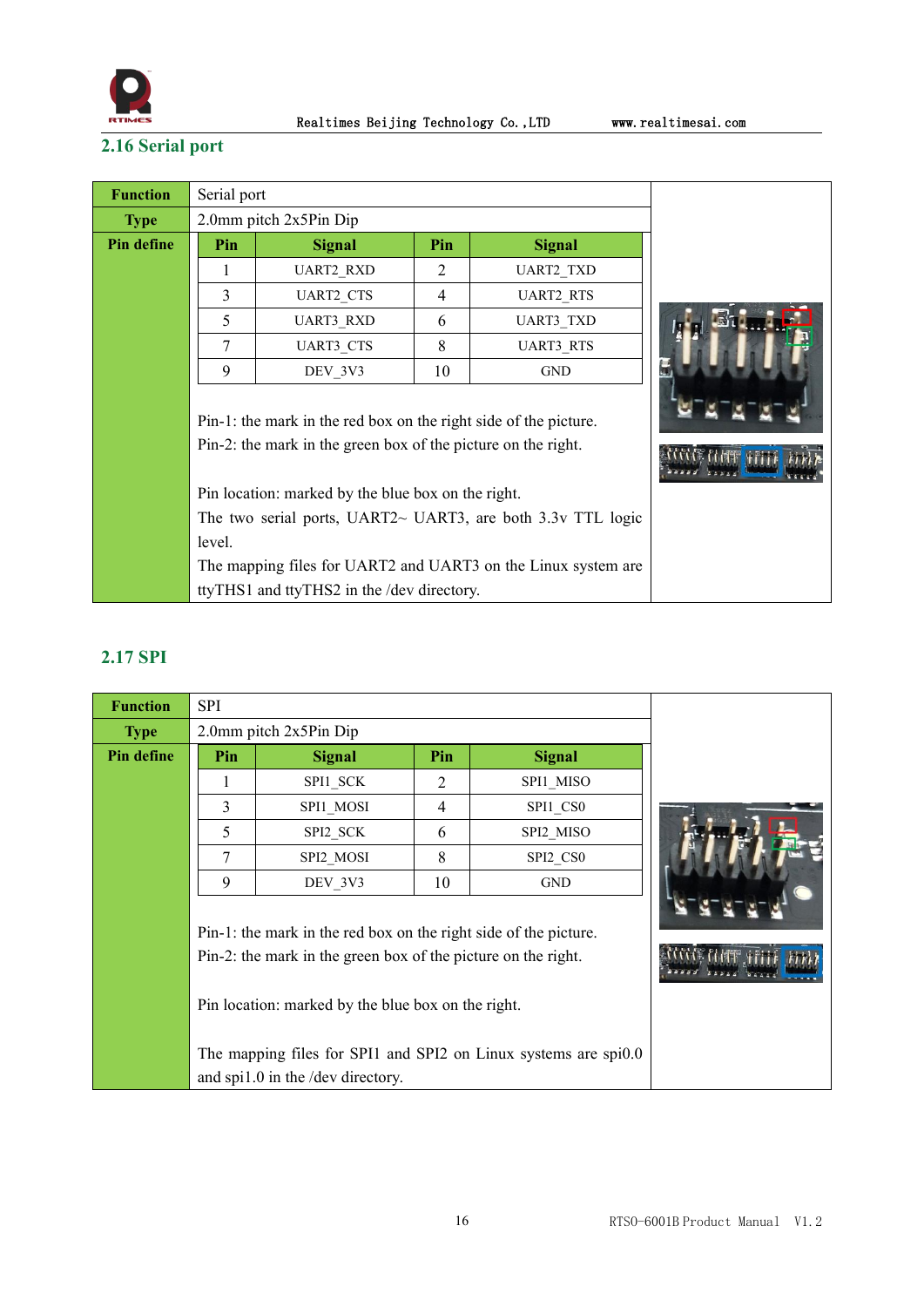

# <span id="page-17-0"></span>**2.18 Dip Switch**

| <b>Function</b> | Dip Switch       |                 |                                                               |  |  |  |  |
|-----------------|------------------|-----------------|---------------------------------------------------------------|--|--|--|--|
| <b>Type</b>     |                  | 2BIT Dip Switch |                                                               |  |  |  |  |
| Pin define      |                  |                 |                                                               |  |  |  |  |
|                 | bit              | <b>status</b>   | Fun                                                           |  |  |  |  |
|                 | BIT <sub>1</sub> | <b>OFF</b>      | default: enables USB2.0, Mini PCIE disables USB2.0            |  |  |  |  |
|                 | ON               |                 | disables USB2.0, Mini PCIE enables USB2.0                     |  |  |  |  |
|                 |                  | OFF             | default: enables Micro USB2.0 power supplies to carrier board |  |  |  |  |
|                 | BIT <sub>2</sub> | ON              | disables Micro USB2.0 power supplies to carrier board         |  |  |  |  |
|                 |                  |                 |                                                               |  |  |  |  |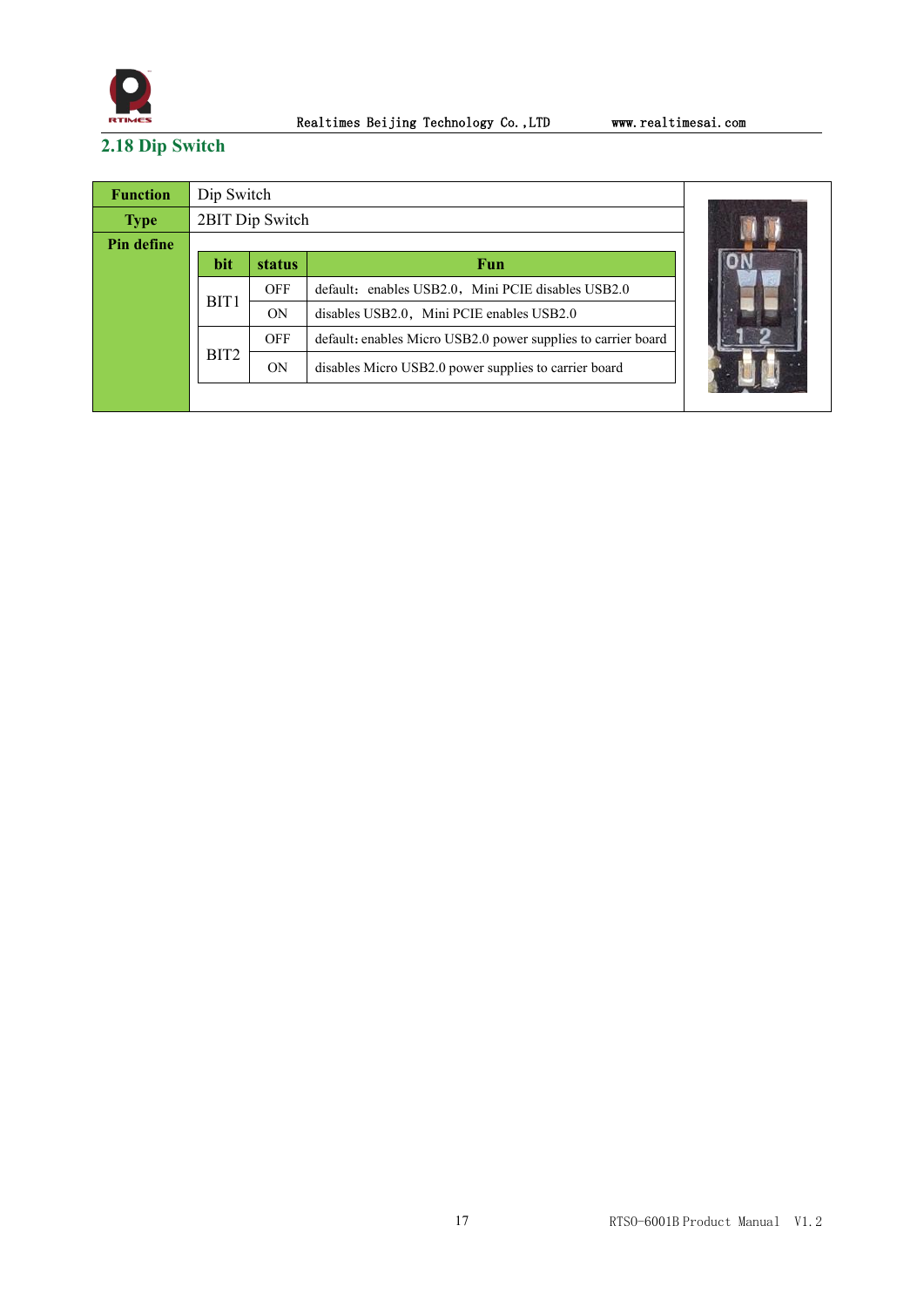

# <span id="page-18-0"></span>**3 Product size**



# <span id="page-18-1"></span>**4 Hardware update history**

#### **RTSO-6001B update history**

| Version | Reason for change    |
|---------|----------------------|
| 1.0     | .<br>Initial release |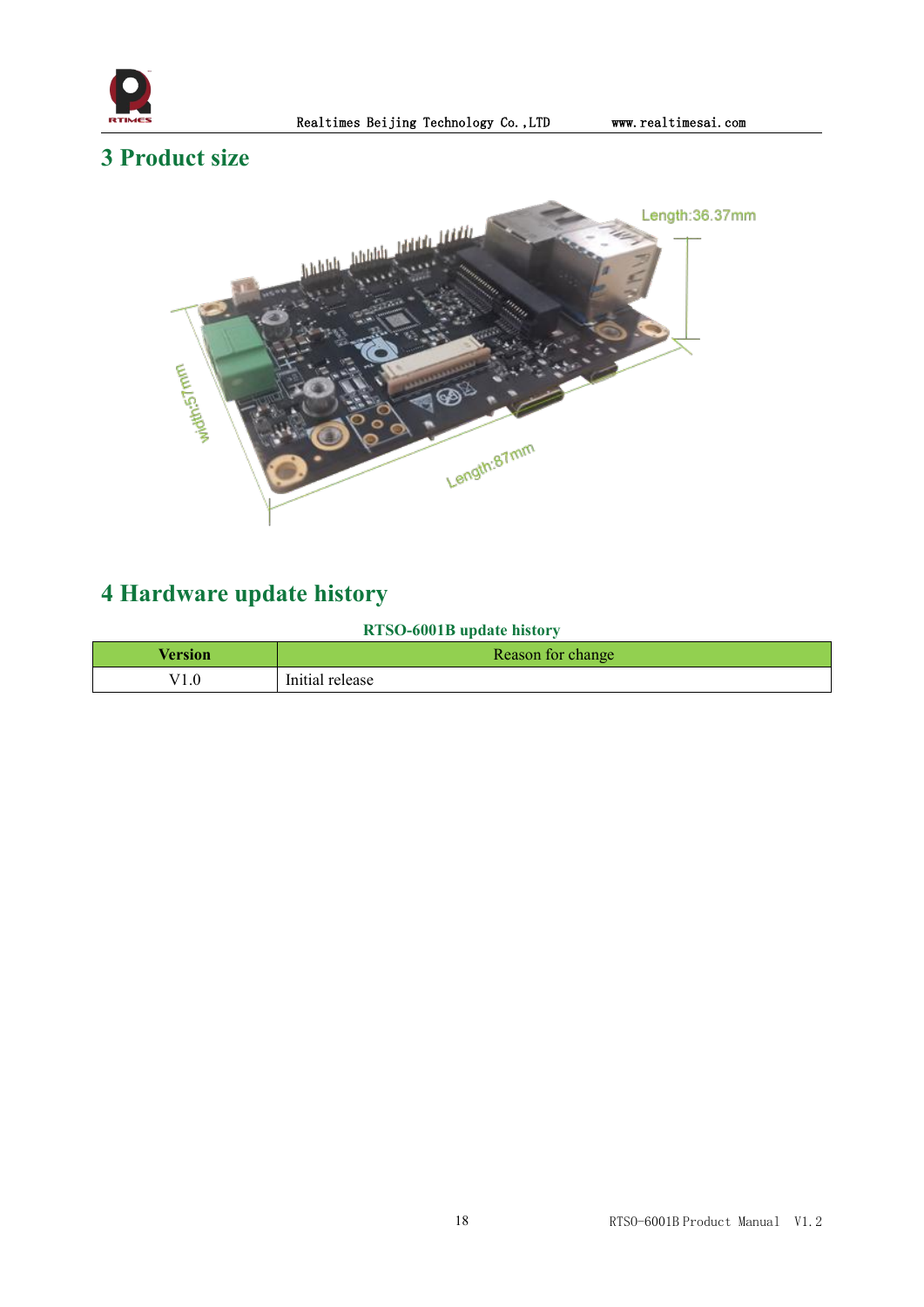

# <span id="page-19-0"></span>**Software version supporting instructions**

# <span id="page-19-1"></span>**1 Installation and use**

#### <span id="page-19-2"></span>**1.1 picture of products**



#### <span id="page-19-3"></span>**1.2 How to use the board**

The carrier board cannot work alone, it needs to be used in conjunction with the Nano module. After aligning the inter-board connector with the module high-speed connector, press evenly with both hands to connect it; and use the screws provided with the product to reinforce and fix it.

Before using the 6001B carrier board, you must confirm that the Nano core module has an operating system loaded with realtimes BSP. For the installation of the operating system and jetpack, please refer to the Nano system [instruction](http://yun.realtimes.cn/) manual (Ruitai cloud network disk/help document).

- a) Ensure all external system voltages are turned off
- b)install the core module of Nano on the 260 Pin so-dimm connector. Please pay attention to the alignment between connectors during the installation process, apply uniform force, and install the fixing screw at the same time.
- c) install necessary external cables.(e.g., the display cable to the HDMI monitor, the power input cable to power the system, the USB cable to connect the keyboard and mouse...)
- d) connect the power cord to the power supply.
- e) RTSO-6001B adopts automatic/manual power on design. Turn on the power and the system starts to work.
- f) for systems without protective enclosure, please avoid moving the whole system after the system is powered on. It is strictly prohibited to touch the circuit board and its electronic components.

Jetson Nano modules are designed to optimize power efficiency and support multiple software-defined power modes. These power modes limit the budget of the module to around 5W or 10W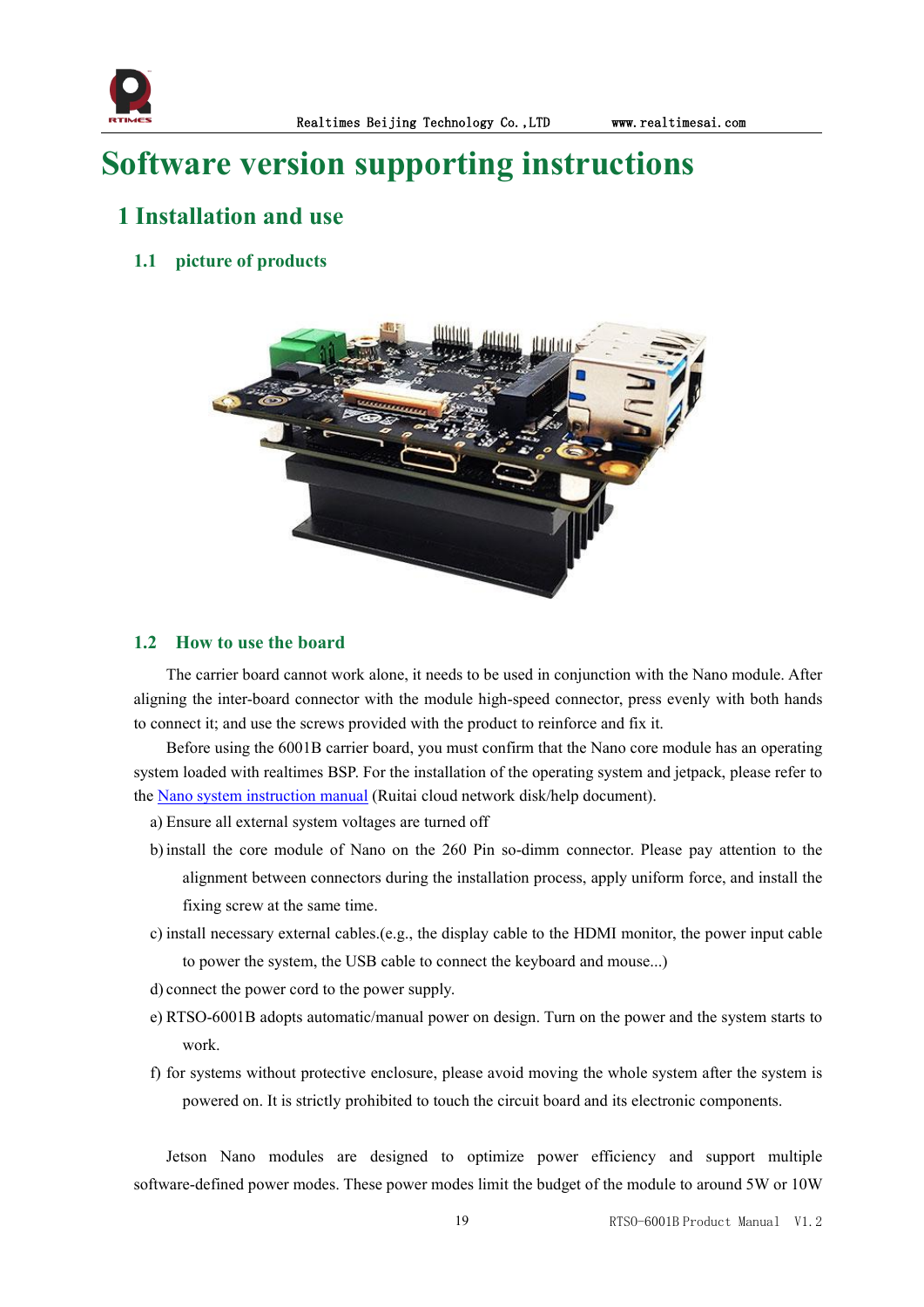

by limiting the GPU and CPU frequencies and the number of CPU cores online to pre-approved levels. For detailed information and settings of the power mode, you can check the help document [Jetson](http://yun.realtimes.cn/) platform working mode settings and tegrastats status query.

#### <span id="page-20-0"></span>**1.3 Recovery Mode**

Jetson Nano core module can work in normal mode and Recovery mode, in which file system update, kernel update, boot loader update, BCT update and other operations can be performed. Procedure to place system in Force USB Recovery Mode:

- a) Power down the device.
- b) Use a USB cable to connect the Micro USB (OTG) port of RTSO-6001B to the Host(PC) development host USB port.
- c) Press the Recovery button and do not release it. Power supply to the system will be maintained for more than 3 seconds, and then release the Recovery button
- d) The system enters the Recovery mode, and subsequent operations can be carried out at this time.

# <span id="page-20-1"></span>**2 L4T**(**Linux for Tegra Abbreviation**"**L4T**")

The RTSO-6001B board works on systems that burn using the official original NVIDIA Linux For Tegra (L4T) ,HDMI, gigabit Ethernet, USB2.0, serial port, GPIO, I2C bus, fan interface, **s**uperstratum USB3.0 can be supported. But SD card, substratum USB3.0 can't work normally.

NVIDIA LT4 package can be downloaded from the following link:

**https://developer.nvidia.com/embedded/linux-tegra** RTSO-6001B Driver patch support package download: **<https://www.realtimesai.com/en/software.html>**

For the installation of the operating system and jetpack, please refer to the Nano system [instruction](http://yun.realtimes.cn/) manual (Ruitai Cloud Network Disk/Help Documentation/Jetsonx System Burning and Backup Directory).<br>RTSO-6001B board level patch support package download jump link:

<https://www.realtimes.cn/cn/software.html>

# <span id="page-20-2"></span>**3 Other related introductions**

#### <span id="page-20-3"></span>**3.1 Jetpack**

Nvidia jetpack sdk is the most comprehensive solution for building AI applications. It includes software libraries and APIs, samples, developer tools and documentation for the latest and previous versions of Jetson products.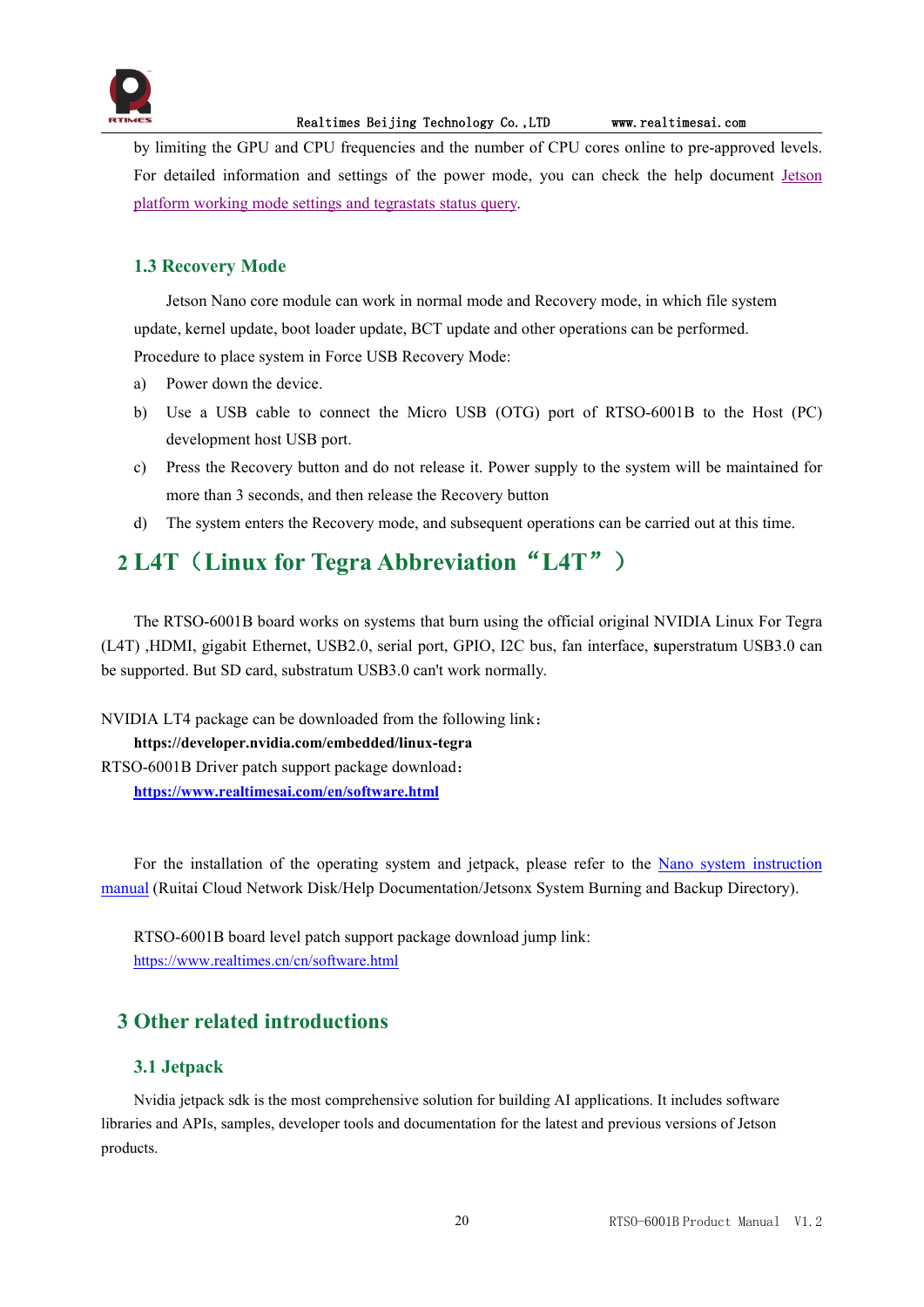

#### <span id="page-21-0"></span>**3.1.1 Jetpack Component summary**

This section briefly introduces each component of JetPack. For more detailed information about these components, please refer to JetPack's online documentation.

#### **OS Image**

JetPack includes a reference file system derived from Ubuntu. (Development kit system, no need to install)

#### **Libraries and APIs**

JetPack library and API include:

•TensorRT and cuDNN for high-performance deep learning applications

•CUDA for multi-domain GPU accelerated applications

- •NVIDIA Container Runtime for containerized GPU accelerated applications
- •Multimedia API package for camera application and sensor driver development
- •VisionWorks, OpenCV and VPI for visual computing applications

•Sample application

#### <span id="page-21-1"></span>**3.1.2 How to install Jetpack**

#### **Overview of process steps**

Installing JetPack to your Jetson device requires you to perform the following steps:

- 1. Download and install the NVIDIA SDK Manager on the Linux host.
- 2. Connect your jetson device to the Linux host (Micro USB or network (same network segment).
- 3. Test your device can connect via ssh.
- 4. Use SDK Manager to select and install the required components.

#### **Download and install the NVIDIA SDK Manager on the Linux host.**

You must have a Linux host with internet access to run SDK Manager and refresh the developer kit.The supported host operating systems are:

Ubuntu Linux x64 Version 18.04 or 16.04

Download and install NVIDIA SDK Manager. **sdkmanager** Installation package: **sdkmanager-[version].[build#].deb** The current version is: **sdkmanager** 1.2.0 **sdkmanager** install **\$ sudo apt install ./sdkmanager-[version].[build#].deb**

#### **Connect your jetson device to the Linux host**

Prepare your Jetson device for the following settings. (If the equipment system is not initialized, the system user needs to initialize after power-on)

- Connect the monitor, keyboard and mouse to the Jetson device (please referto the interface description above).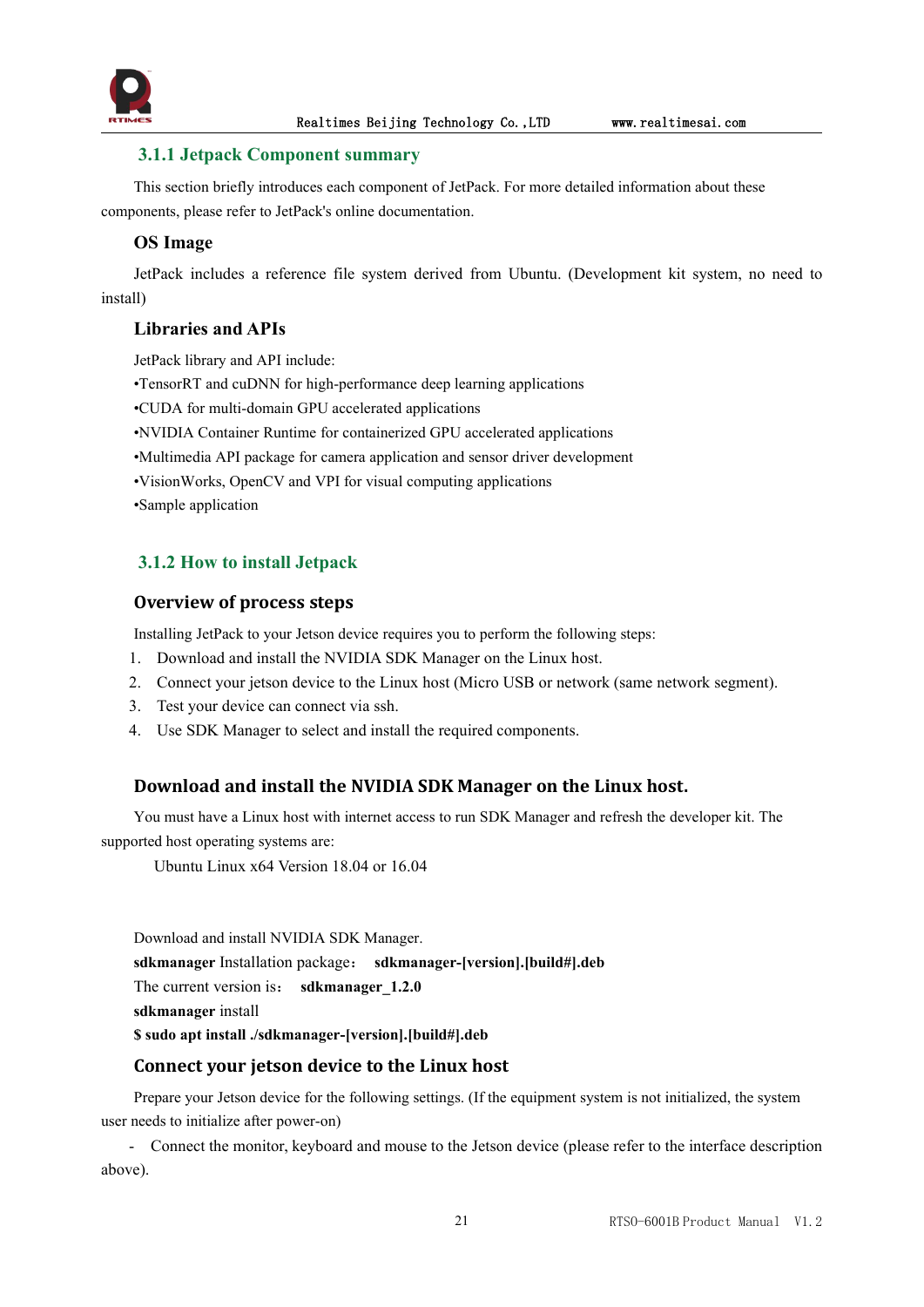

- Use the USB cable to connect the Micro USB OTG interface (or network (same network segment)) with the USB cable connecting the Linux host and the RTSO-6001B carrier.
- During the setup process, SDK Manager will provide Internet connection for your jetson Feiyun Smart Box via USB or network connection.
- Connect the supplied power adapter to the DC jack of the Feiyun Smart Box, and plug the AC interface into an AC power outlet.

#### **Test that your device can connect via ssh.**

If connected via Micro USB, enter lsusb under the Linux host terminal to see the nvidia crop

The device can be accessed through ping or ssh commands

\$ ping 192.168.55.1 or  $\$  ssh <ietson user> $@192.168.55.1$ 

If connected via a network, check whether the device ip address is in the same network segment as the Linux host on the Feiyun Smart Box, and the Feiyun Smart Box device can be accessed through the ping or ssh command.

\$ ping <ietson\_ip> or  $\$  ssh <jetson user> $@$  <jetson device ip>

#### **Use SDK Manager to select and install the required components**

NVIDIA SDK Manager supports installing software to Jetson core (Flying Cloud Smart Box). For complete instructions, please referto Chapter 5 of "Nano System [Programming](http://yun.realtimes.cn/) Manual".

#### <span id="page-22-0"></span>**3.2 Developer tools**

JetPack includes the following development tools. Some are used directly on the Jetson system, and some run on a Linux host connected to the Jetson system.

#### **• Application development and debugging tools**

• NSight Eclipse version for GPU-accelerated application development: runs on a Linux host. All Jetson products are supported.

• CUDA-GDB for application debugging: Runs on a Jetson system or a Linux host. All Jetson products are supported.

• CUDA-MEMCHECK to debug application memory errors: run on Jetson systems. All Jetson products are supported.

#### **• Application analysis and optimization tools**

• NSight Systems for application multi-core CPU profiling: runs on a Linux host. Helps you improve application performance by identifying slow parts of your code. All Jetson products are supported.

• NVIDIA® Nsight<sup>™</sup> compute kernel profiler: an interactive profiling tool for CUDA applications. It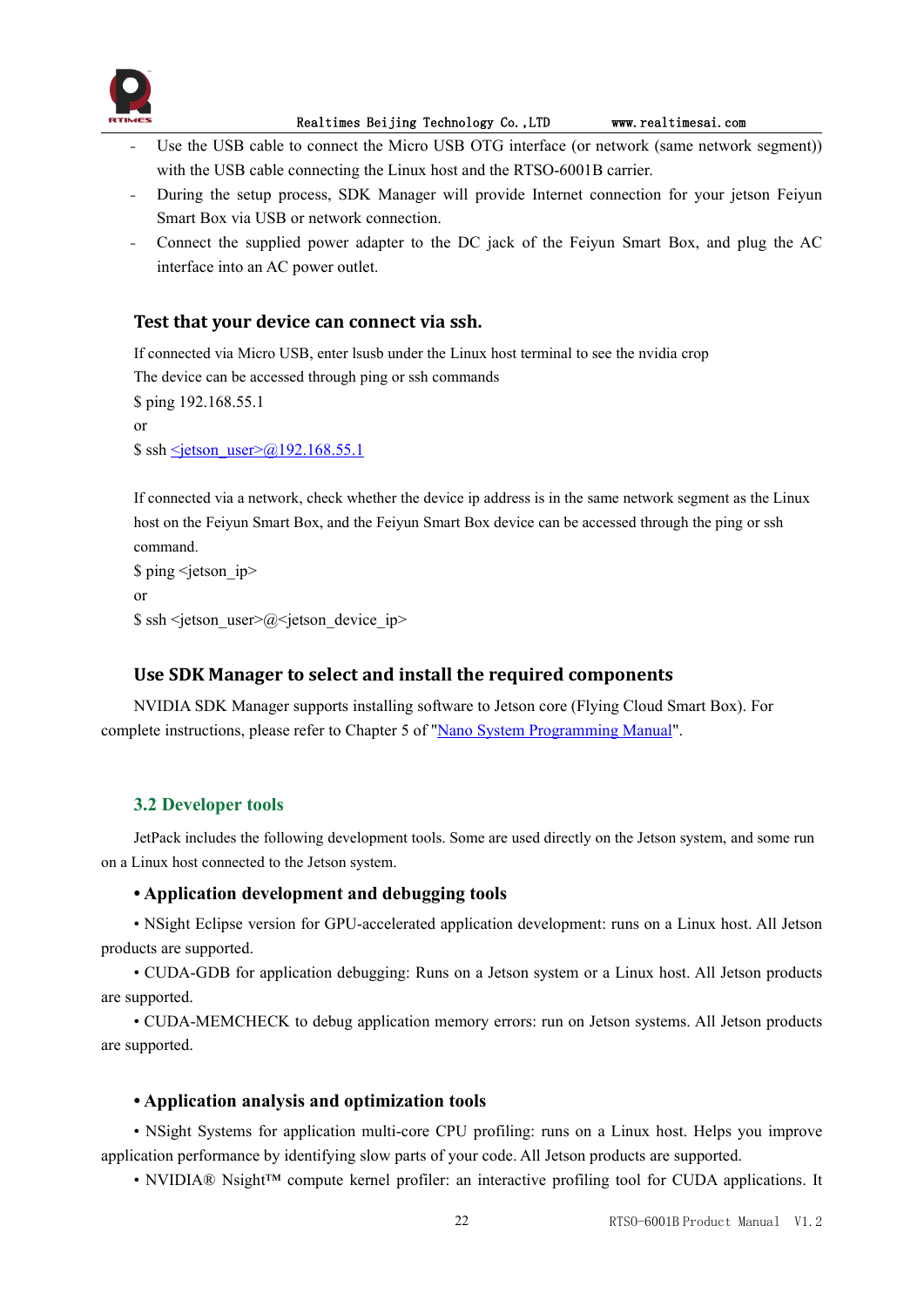

provides detailed performance metrics and API debugging through the user interface and command line tools.

• NSight Graphics for Graphics Application Debugging and Profiling: A consolegrade tool for debugging and optimizing OpenGL and OpenGL ES programs. Running on a Linux host. All Jetson products are supported.

#### <span id="page-23-0"></span>**3. 3 Documentation**

Documents related to developers using JetPack include:

- JetPack [Documentation](https://docs.nvidia.com/jetson/jetpack/index.html)
- VisionWorks [Documentation](https://developer.nvidia.com/embedded/visionworks)
- Nsight Eclipse Edition [Documentation](https://docs.nvidia.com/cuda/nsight-eclipse-edition-getting-started-guide/index.html)
- CUDA-GDB [Documentation](http://docs.nvidia.com/cuda/cuda-gdb/index.html)
- [CUDA-MEMCHECK](http://docs.nvidia.com/cuda/cuda-memcheck/index.html) Documentation
- TensorRT [Documentation](https://docs.nvidia.com/deeplearning/sdk/tensorrt-developer-guide/index.html)
- cuDNN [Documentation](https://docs.nvidia.com/deeplearning/sdk/cudnn-developer-guide/index.html)
- CUDA [Toolkit](https://docs.nvidia.com/cuda/index.html)
- NVIDIA [Container](https://www.google.com/url?q=https://github.com/NVIDIA/nvidia-docker/wiki%23platform-support&sa=D&ust=1562106101392000&usg=AFQjCNG6YZBlyXRWjcpGIYF8fkBkYt9RsA) Runtime
- OpenCV [Documentation](https://developer.nvidia.com/opencv)
- Jetson Linux [Multimedia](https://docs.nvidia.com/jetson/l4t-multimedia/index.html) API Reference
- Nsight [Systems](https://docs.nvidia.com/nsight-systems/index.html)
- [nvprof](https://docs.nvidia.com/cuda/profiler-users-guide/index.html)
- Visual [Profiler](http://docs.nvidia.com/cuda/profiler-users-guide/index.html)
- Nsight [Graphics](https://docs.nvidia.com/nsight-graphics/index.html)
- Nsight [Compute](https://docs.nvidia.com/nsight-compute/NsightComputeCli/index.html) CLI
- VPI–Vision [Programming](https://docs.nvidia.com/vpi/index.html) Interface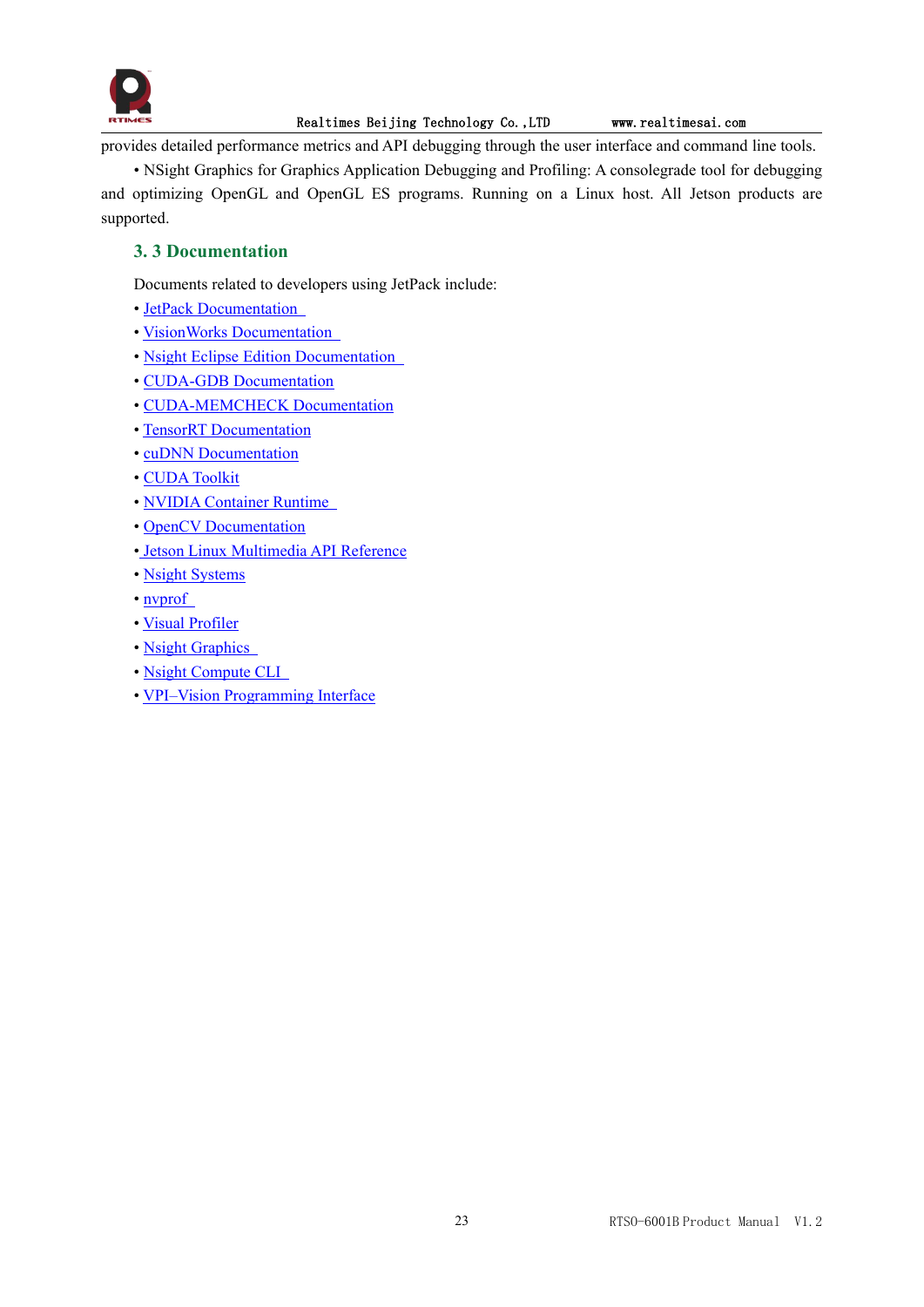

# <span id="page-24-0"></span>**Terms** of Warranty

#### **Important note**

Each embedded product provided by Realtimes Technology is free from any defects in material and process,fully in line with the specifications officially issued by the original factory.

Realtimes Technology warranty covers the original products,If the parts configured by the dealer are out of order, please consult with the dealer to solve the problem. All the baseplate and core modules provided by Ruitai New Era (Beijing) Technology Co., Ltd. are guaranteed for 3 years, while the other peripherals are guaranteed for 1 year (life-long maintenance service is provided if the warranty period is beyond the warranty period).The warranty period starts from the date of delivery, for the products repaired within the warranty period, the repair parts shall be extended for 12 months.Unless notified by Realtimes Technology, the date of your original invoice shall be the date of shipment.

#### **How do I get warranty services**

If the product does not work properly, Please contact Realtimes Technology or dealer for warranty service, please show invoice when product warranty(this is the proof for you getting warranty service).

#### **Warranty solution**

When you ask for warranty service, please follow Realtimes Technology warranty process, You will need to receive your first diagnosis from a technicial engineer by phone or by email,at that time,we need you to cooperate with us to fill in all the questions on the RMA form provided by us. Once we accurately determine the cause of the fault and the location of the damage ,we will provide the charge list for the out of warranty products,which needs your confirmation.Realtimes Technology keep the right to repair or replace the products. If the product is replaced or repaired, the replaced faulty product or the repaired and replaced faulty parts will be returned to Realtimes Technology.

For products under warranty,the customer shall bear the freight when the product is returned to the manufacturer,Realtimes Technology will bear the ship cost of the products after maintenance.

#### **The following conditions are not covered by the warranty terms**

- a) Improper installation, improper use, misuse and abuse of products(Overloading, for example).
- b) Improper maintenance and storage (Such as fire, explosion, etc) or natural disasters (such as lightning stroke,earthquake,typhoon,etc)
- c) Personal unauthorized changing the product(such as changing circuit characteristics, mechanical characteristics, software characteristics,Conformal coating).
- d) Other failures which are clearly due to misuse(such as overvoltage,polarity reversal, the pin bent or broken,the wrong connection,drop damage,transportation damage,damage due to over operating temperature and so on).
- e) The logo and part number on the product have been deleted or removed.
- f) The product is out of warranty.

#### **Special concerns**